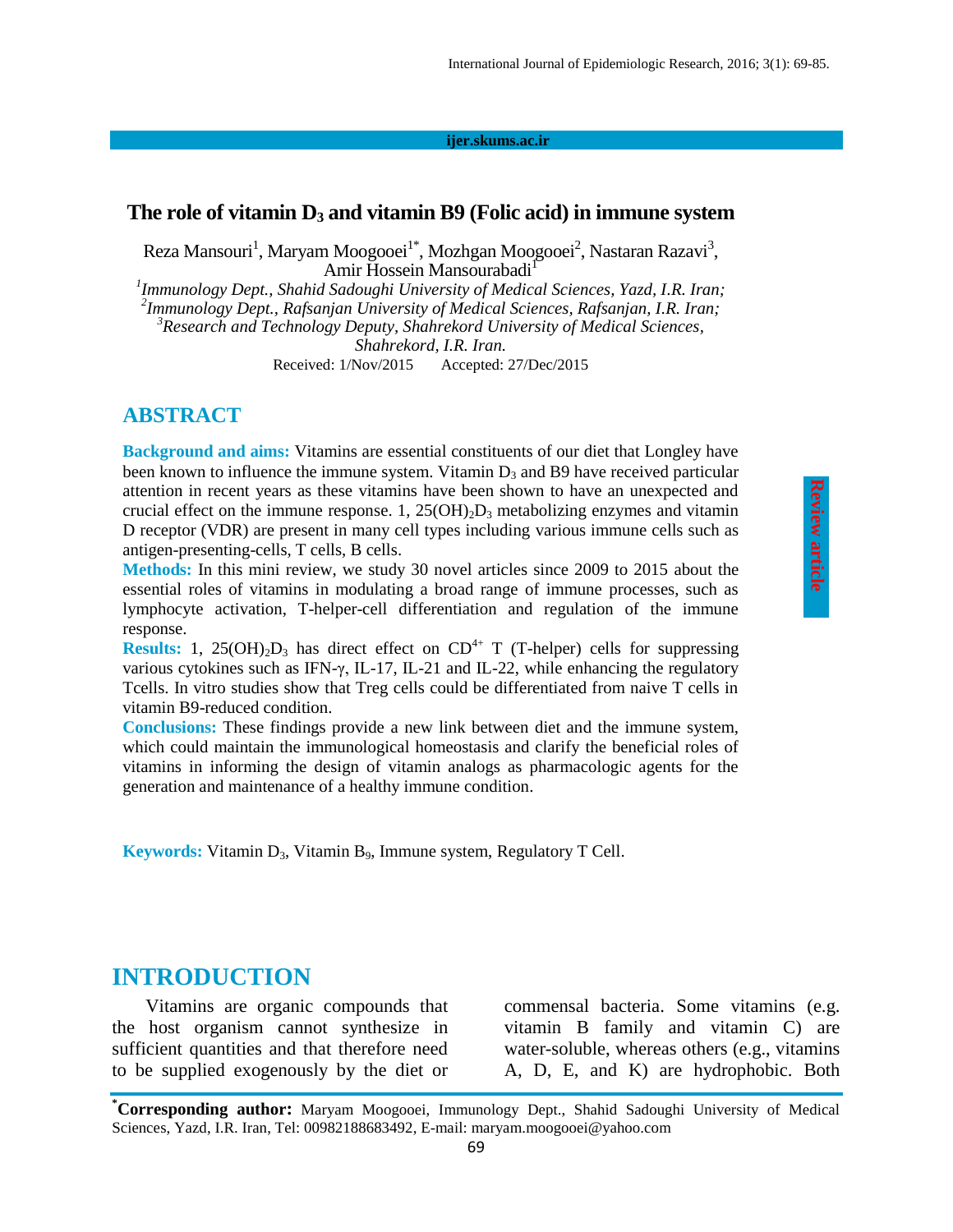hydrophilic and hydrophobic vitamins and their metabolites have diverse functions in many biologic events, including immunologic regulation responses is better. than regulation. Indeed, vitamin deficiency results in high susceptibility to infection and immune diseases.<sup>1</sup> Until the mid-1930s, when the first commercial yeast-extract vitamin B complex and semi-synthetic vitamin C supplement tablets were sold, vitamins were obtained solely through food intake, and changes in diet (which, for example, could occur during a particular growing season) usually greatly altered the types and amounts of vitamins ingested. However, vitamins have been produced as commodity [chemicals](https://en.wikipedia.org/wiki/Chemicals) and made widely available as inexpensive semisynthetic and synthetic-source [multivitamin](https://en.wikipedia.org/wiki/Multivitamin) dietary and food supplements and additives, since the middle of the 20th century. Thirteen vitamins are universally recognized at present. Vitamins are classified by their biological and chemical activity, not their structure. The largest number of vitamins, the [B complex](https://en.wikipedia.org/wiki/B_complex) vitamins, function as precursors for enzyme [cofactors,](https://en.wikipedia.org/wiki/Cofactor_%28biochemistry%29) that help enzymes in their work as [catalysts](https://en.wikipedia.org/wiki/Catalyst) in [metabolism.](https://en.wikipedia.org/wiki/Metabolism) 2 In this role, vitamins may be tightly bound to [enzymes](https://en.wikipedia.org/wiki/Enzyme) as part of [prosthetic groups:](https://en.wikipedia.org/wiki/Prosthetic_group) For example, [biotin](https://en.wikipedia.org/wiki/Biotin) is part of enzymes involved in making [fatty](https://en.wikipedia.org/wiki/Fatty_acid)  [acids.](https://en.wikipedia.org/wiki/Fatty_acid) They may also be less tightly bound to enzyme catalysts as [coenzymes,](https://en.wikipedia.org/wiki/Coenzyme) detachable molecules that function to carry [chemical groups](https://en.wikipedia.org/wiki/Functional_group) or electrons between molecules. For example, [folic acid](https://en.wikipedia.org/wiki/Folic_acid) may carry [methyl,](https://en.wikipedia.org/wiki/Methyl_group) [formyl,](https://en.wikipedia.org/wiki/Formyl) and [methylene](https://en.wikipedia.org/wiki/Methylene_group) groups in the cell. Although these roles in assisting enzyme-substrate reactions are vitamins' best-known function, the other vitamin functions are equally important. Previously vitamins were thought to regulate the immune system in an indiscriminant manner, but accumulating evidence has revealed specific functions of individual

vitamins and their metabolites in immune responses. 3

Vitamin D is a group of fat soluble vitamins responsible for absorption of calcium and phosphate in the small intestine and stimulates osteoclast differentiation. 4 Two major forms of vitamin D exist. Vitamin D2 (ergocalciferol), found in plants, is produced by ultraviolet B irradiation of ergosterol and can be consumed as a supplement or in fortified foods.<sup>5</sup> Vitamin  $D_3$  (cholecalciferol) is synthesized in the human epidermis or consumed in the form of natural (for example, fish) or fortified food sources or as a supplement.<sup>4</sup> Despite its name, vitamin D is not really a vitamin, it is the precursor to the potent steroid hormone calcitriol (also known as 1,25-dihydroxyvitamin  $D_3$   $(1,25(OH)_2D_3)$ , which mediates numerous actions in many tissues of the body.<sup>6</sup> Cutaneous vitamin  $\overrightarrow{D_3}$ generated by high energy UVB photons provides 90% of the human vitamin requirement. The biological half-life of  $25$ -OHD<sub>3</sub> is 2 months, so this metabolite effectively integrates sunlight's energy signal over time.<sup>7</sup> With the finding of the vitamin D receptor (VDR) in nearly every tissue and the more recent discovery of thousands of VDR binding sites throughout the genome controlling hundreds of genes, the interest in vitamin D and its impact on multiple biologic processes has accelerated tremendously as evidenced by the thousands of publications each year for the past several years. 5

In the human skin, cholecalciferol is synthesized from 7-dihydrocholesterol when exposed to UVB. The production of vitamin  $D_3$  ( $D_3$ ) in the skin is not an enzymatic process. Vitamin  $D_3$  (cholecalciferol) is produced through a two-step process in which the B ring is broken by UV light (spectrum 280-320 UVB) radiation from the sun, forming pre- $D_3$  that isomerizes to  $D_3$  in a thermosensitive but noncatalytic process.<sup>8</sup>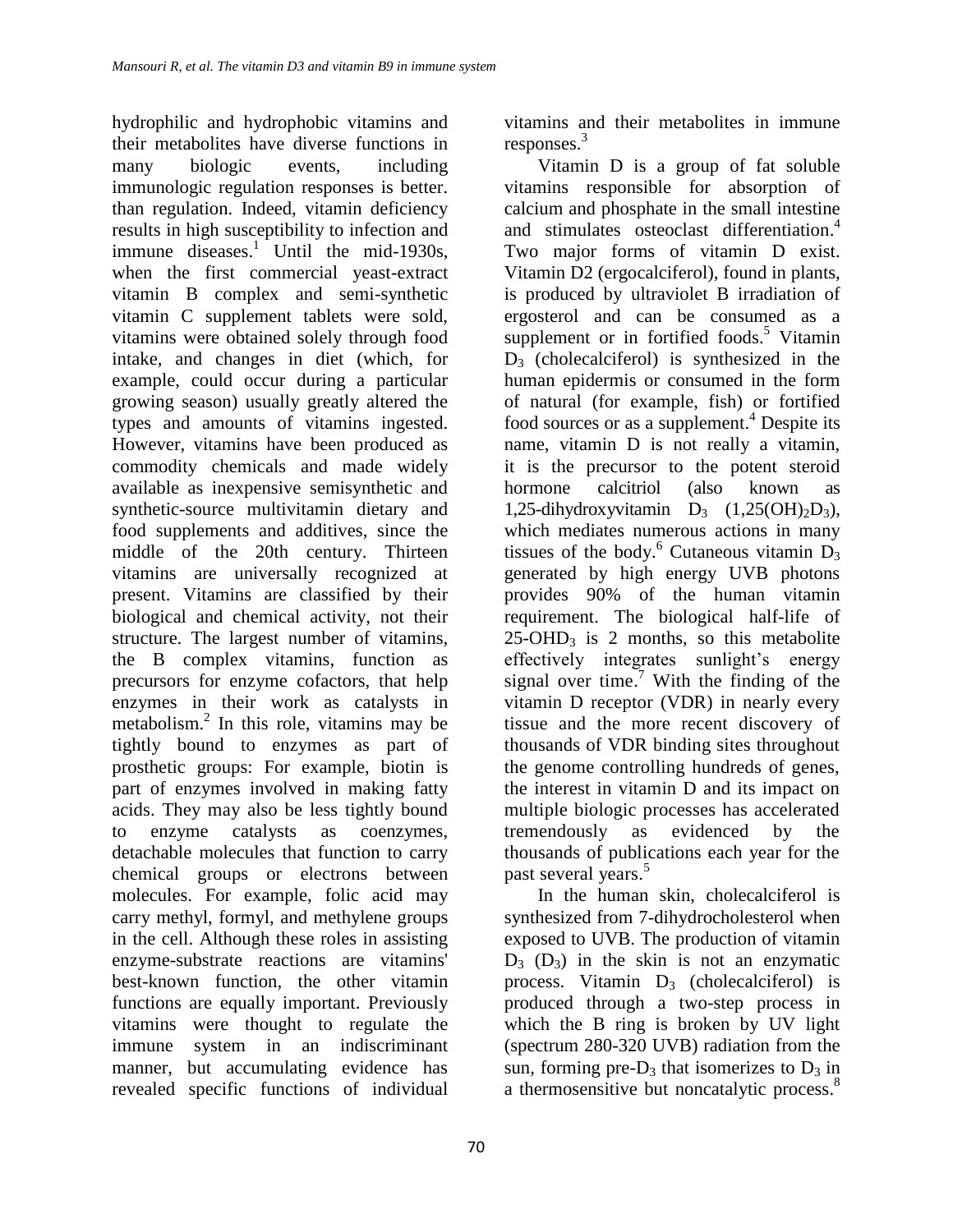Cholecalciferol is biologically inactive and immediately binds to vitamin D binding proteins or albumin. 9 It then enters the circulation and is hydroxylated in the liver, catalyzed by the enzymes CYP2R1 and CYP27A1, which results in the production of the inactive form 25 hydroxy vitamin D (25 (OH)D) which represents the main circulating vitamin D metabolite and is the most reliable parameter to define human vitamin D status.<sup>10</sup> In the kidney, 25 (OH)D is further converted to the circulating biologically active compound calcitriol  $(1, 25(OH)<sub>2</sub>D)$  by the enzyme 1- $\alpha$ hydroxylase (CYP27B1) which is under strict control of parathyroid hormone and the phosphaturic hormone fibroblast growth factor 23 (FGF-23).<sup>11</sup> Calcitriol levels are tightly regulated in a renal negative feedback loop, including inhibition of CYP27B1 by high levels of calcitriol and FGF-23 and stimulation of the enzyme CYP24A1 (24-hydroxylase) which metabolizes calcitriol into the inactive, water soluble form, calcitroic acid, which is then excreted in the bile. $12$  Circulating levels of calcitriol are mainly determined by renal  $CYP27B1$  activity.<sup>13</sup> However, other cell types including immune cells, also express CYP27B1 and are able to convert the inactive, circulating form 25(OH)D into the active hormone in an autocrine or paracrine manner. Especially in immune cells, such as macrophages and dendritic cells, a lack of feedback mechanisms compared to kidney cells allows the production of high local concentrations of calcitriol needed for immune modulation. 14

Vitamin D receptor (VDR) is a transcription factor and member of the steroid hormone and nuclear hormone receptor family. The VDR was identified in 1969 and its crystal structure was cloned in 1987 and binding to its natural ligand were characterized in 2000. <sup>15</sup> Since its discovery, researchers have detected the VDR in many

tissues of the body, including bone, pancreatic β cells, parathyroid gland, brain, skin, prostate, testes, heart, skeletal muscle tissue, breast, liver, lung, intestine, kidneys, adipose cells and immune response cells, such as macrophages, dendritic cells and activated B- and T-cells. <sup>16</sup> It is comprised of 3 domains: the N-terminal DNA binding domain with two zinc fingers that bind to the grooves of the DNA at discrete sites (VDREs), the C-terminal ligand binding domain, and the hinge region binding of these two domains together. The ligand binding domain structure has been solved by x-ray crystallography.<sup>17</sup> It is comprised of 12 helices. The terminal helix serves as a gating mechanism closing around the incorporated ligand and forming an interface for coactivators as well as facilitating the interaction of VDR with its heterodimer partner, generally RXR. Although VDR preferentially binds to RXR, creating a VDR-RXR dimer, VDR can also bind other receptors of the nuclear receptor superfamily, which include thyroid, vitamin A, PPAR- $\gamma$  and other orphan receptors.<sup>18</sup> The VDR-RXR dimer can regulate genes in several systems and tissues. Although there is substantial variability in quence of VDREs, the most prevalent motif for the VDRE sequence consists of two half-sites, each with the six-nucleotide consensus sequence, GGTCCA, separated by 3 other nucleotides of any sequence. This motif is known as Direct Repeat 3 (DR3), although other configurations of VDRE-binding sites, including DR6 and DR4, exist in some vitamin D-regulated genes. <sup>19</sup> VDR binding to its VDRE then recruits coregulatory complexes required for its genomic activity. These complexes can be both gene and cell specific, enabling the selectivity of  $1,25(OH)<sub>2</sub>D$  action from cell type to cell type. These complexes include a subunit that directly binds to the VDR generally through an LXXLL motif along with a number of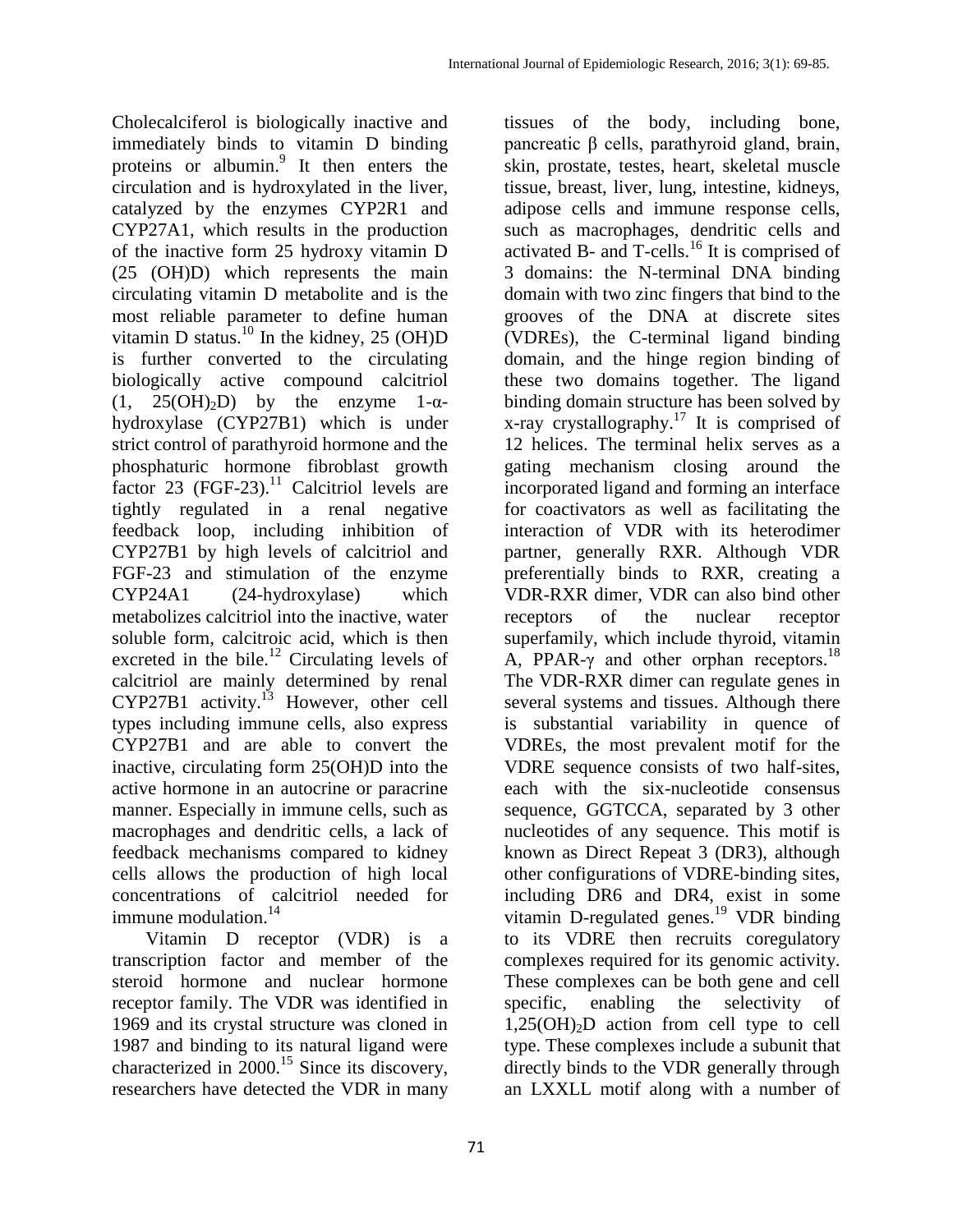subunits that contain enzyme activity such as histoneacetyl transferases (coactivators such as the SRC family) ordeacetylases (corepressors such as SMRT and NCoR), methyl transferases and demethylases, ATPase-containing nucleosomal-remodeling activity (SWI/SNF), and links to RNA polymerase II. 5

In common with natural killer cells (NK) and cytotoxic T-lymphocytes (cytotoxic T-cells), macrophages and their monocyte precursors play a central role in initial non-specific immune responses to pathogenic organisms or tissue damage-so called cell-mediated immunity. Consistent with the earlier seminal observations of extra renal 1α-hydroxylase activity in patients with sarcoidosis, the effects of vitamin D on macrophage function have been central to many of the new observations implicating vitamin D in the regulation of immune responses. Their role is to phagocytose pathogens or cell debris and then eliminate or assimilate the resulting waste material. In addition, macrophages can interface with the adaptive immune system by utilizing phagocytic material for antigen presentation to T-lymphocytes (T-cells).

For many years, the key action of vitamin D on macrophages was thought to be its ability to stimulate differentiation of precursor monocytes to more mature phagocytic macrophages.<sup>20,21</sup> This concept was supported by observations showing differential expression of VDR and 1α-hydroxylase during the differentiation of human monocytes macrophages. <sup>22</sup> The latter report also emphasized early studies showing that normal human macrophages were able to synthesize  $1,25(OH)_2D_3$  when stimulated with interferon gamma (IFN-γ). Localized activation of vitamin D, coupled with expression of endogenous VDR was strongly suggestive of an autocrine or intracrine system for vitamin D action in

normal monocytes/macrophages. However, confirmation of such a mechanism was only obtained in 2006 when Robert Modlin and colleagues carried out DNA array analyses to define innate immunity genes that were specifically modulated in monocytes by *Mycobacterium tuberculosis* (*M. tb*). In a seminal investigation both the VDR and the gene for 1α-hydroxylase (CYP27B1) were shown to be induced following activation of the principal pathogen recognition receptor for *M. tb*, toll-like receptor  $2/1$  (TLR2 $/1$ <sup>23</sup> Subsequent experiments confirmed that precursor 25OHD<sub>3</sub> was able to induce intracrine VDR responses in monocytes that had been treated with a TLR2/1 activator. In particular, the  $TLR2/1-25OHD<sub>3</sub>$ combination stimulated expression of the antibacterial protein cathelicidin, so that vitamin D was able to promote monocyte killing of *M. tb*. Notably, the ability to promote expression of the antibacterial protein following a TLR2/1 challenge was directly influenced by the  $25OHD<sub>3</sub>$  status of the donor serum used for monocyte culture. More recently, scientists have shown that vitamin D supplementation in vivo can also enhance TLR2/1-induced cathelicidin expression. Cathelicidin was identified several years ago as a target for transcriptional regulation by  $1,25(OH)_2D_3$ liganded VDR, in that its gene promoter contains a functional vitamin D response element (VDRE). $^{24}$  Interestingly, this VDRE occurs within a small interchangeable nuclear element (SINE) sequence which only appears to be present in the cathelicidin gene promoter of higher primates, suggesting that vitamin D regulation of this facet of innate immunity is a relatively recent evolutionary development.<sup>25</sup>

Recent reports have not only underlined the importance of cathelicidin as a target for vitamin D but also suggest that this mechanism may be more complex than initially thought. As yet, the precise signal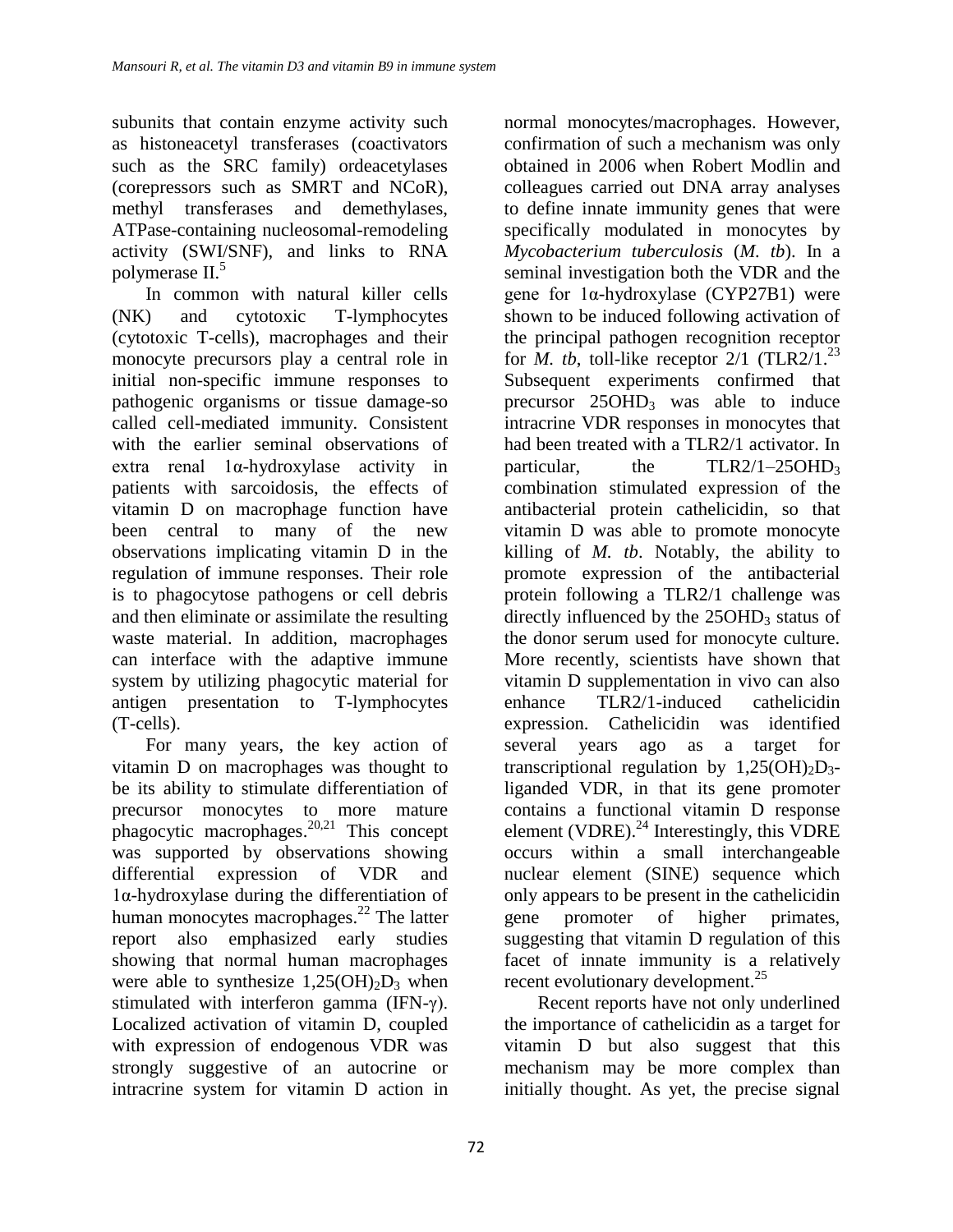be due to the rapid non-immune induction of 1α-hydroxylase and VDR which occurs within the placenta during early gestation.<sup>32</sup> Dendritic cells (DCs) are antigen presenting cells (APCs) are important in initiating  $CD^{4+}$  T cells responses. Expression of VDR by purified tissue DCs was first reported in 1987. Subsequent studies using populations of DCs isolated from skin (Langerhans cells) provided evidence that

system by which TLR activation induces expression of VDR and 1α-hydroxylase remains unclear. Promoter-reporter analysis of the events involved in transcriptional regulation of CYP27B1 suggests that TLR4 mediated induction of the enzyme involves JAK-STAT, MAP kinase and nuclear factor kapa β (NF- $κβ$ ) pathways, and that these synergize with IFN-γ mediated induction of CYP27B1. <sup>26</sup> However, other studies have proposed that TLR2/1 induction of 1α-hydroxylase occurs indirectly as a consequence of TLR2/1 induced interleukin-15 (IL-15) which is a potent inducer of CYP27B1 and  $1\alpha$ -hydroxylase activity.<sup>27</sup> In a similar fashion, interleukin 17A (IL-17A) has been shown to enhance  $1,25(OH)_{2}D_{3}$ mediated induction of cathelicidin, although this response does not appear to involve transcriptional regulation of 1α-hydroxylase or increased VDR sensitivity.<sup>28</sup>

Regulation of the antibacterial protein by  $1,25(OH)_{2}D_{3}$  has been described for a wide variety of cell types other than macrophages, including keratinocytes, lung, epithelial cells, myeloid cell lines, and placental trophoblasts.29,30 In some cases, this appears to involve an intracrine response similar to that reported for monocytes. However, the mechanisms controlling local synthesis of  $1,25(OH)<sub>2</sub>D<sub>3</sub>$ in these cells vary considerably. In keratinocytes, low baseline expression of 1α-hydroxylase is enhanced following epidermal wounding by transforming growth factor beta  $(TGF\beta)$ .<sup>31</sup> The resulting rise in  $1,25(OH)<sub>2</sub>D<sub>3</sub>$  concentrations upregulates expression of TLR2 and TLR4 by keratinocytes, thereby priming these cells for further innate immune responses to pathogens or tissue damage. By contrast, in trophoblasts, induction of cathelicidin and subsequent bacterial killing by 25OHD<sub>3</sub> appears to be due to constitutive 1α-hydroxylase activity, which is not further enhanced by TLR activation. The latter may

 $1,25(OH)_{2}D_{3}$  could act to attenuate antigen

presentation.<sup>33</sup> In functional studies,  $1,25(OH)_{2}D_{3}$  treatment of human DCs in vitro results in reduced expression of the cost imulatory molecules CD80 and CD86 and decreased expression of HLA-DR and the maturation marker CD83, all associated with an immature DC phenotype.<sup>34</sup>

Vitamin D inhibits differentiation and maturation of human DCs invitro by suppressing the IL-12 production from DCs and increasing IL-10 production. <sup>35</sup> This is an important immunosuppressive activity as IL-12 is an important cytokine in inducing Th1 development.<sup>34</sup> 1,25(OH)<sub>2</sub>D<sub>3</sub> inhibits the differentiation, maturation, and immune stimulatory capacity of DCs. Canning et al. confirm that  $1,25(OH)_{2}D_{3}$  suppresses monocyte differentiation into DCs, thereby generating immature DCs. This suppresses DC ability to stimulate T-cell proliferation.<sup>36</sup> Most of the direct immune modulatory properties of  $1,25(OH)<sub>2</sub>D<sub>3</sub>$  on DCs are proposed to occur in myeloid (mDCs) and not plasmacytoid DCs (pDCs). A study by Penna and et al. suggest that although both primary human blood-derived mDCs and pDCs express comparable levels of VDR and upregulate the primary response gene CYP24 upon culture with  $1,25(OH)_{2}D_{3}$ , only the tolerogenic properties of mDCs are modulated upon culture with  $1,25(OH)_{2}D_{3}$ .<sup>37</sup>  $1,25(OH)<sub>2</sub>D<sub>3</sub>$  negatively regulates the differentiation, maturation, and immune stimulatory capacity of DCs by decreasing the expression of MHC class II, CD40,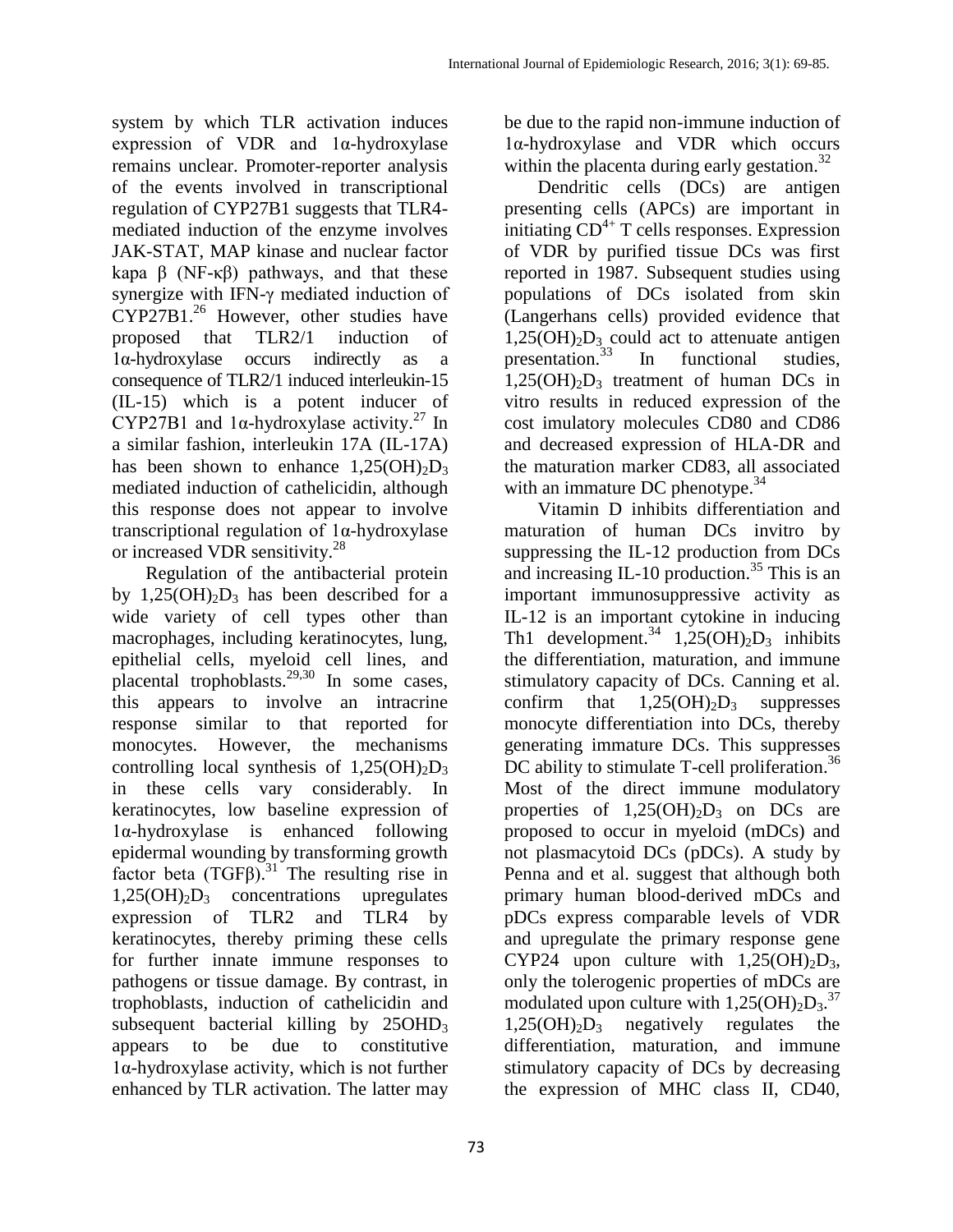CD80, and CD86. In addition.  $1.25(OH)<sub>2</sub>D<sub>3</sub>$  decreases the synthesis of IL-6, IL-12, and IL-23.<sup>39</sup>

The other major type of adaptive immune cells, T cells, is also thought to be an important target for the immune modulatory effects of different forms of vitamin D. The development of lymphocytes takes place in the thymus with VDR being expressed in medullary thymocytes but not in the less mature cortical thymocytes. However, once cells leave the thymus and enter the circulation as T or B cells VDR expression is lost until these cells are activated to proliferate by mitogens Indeed, 1,25D is a potent inhibitor of T-cell proliferation, blocking the transition from early G1 phase to late G1 phase, but having no effect on transition from Go (resting) to early G1 or from late G1 to S phase. Weak TCR signaling via the mitogen-activated protein kinase p38 pathway induced VDR expression. The T cells subsequently up-regulated phospholipase C-gamma1 (PLC- $\gamma$ 1) expression 75-fold, enabling them to flux calcium and become fully activated. PLC-γ1 induction appeared to be VDR-dependent. The dependence of T cell activation on VDR expression has not been demonstrated in vivo.<sup>40</sup>

VDR expression by these cells is very low in resting conditions but upon activation and proliferation, T and B cells up-regulate VDR expression significantly, allowing regulation of up to 500 vitamin D responsive genes which influence differentiation and proliferation of these cells.<sup>41</sup> Since 1983 it has been described that  $1,25(OH)_{2}D$ inhibited T cell proliferation and the secretion of select cytokines after mitogen stimulation four potential mechanisms by which vitamin D may influence T cell function have been proposed: 1) direct, endocrine effects on T cells mediated via systemic calcitriol. 2) Direct, intracranial conversion of 25(OH)D to calcitriol by

T cells. 3) Direct, paracrine effects of calcitriol on T cells following conversion of 25(OH)D to calcitriol by monocytes or dendritic cells. 4) Indirect effects on antigen presentation to T cells mediated via localized APC affected by calcitriol.

In principle, vitamin D exposure leads to a shift from a pro inflammatory to a more tolerogenic immune status, including very diverse effects on T cell subtypes: Calcitriol suppresses T helper (Th) cell proliferation, differentiation and modulates their cytokine production. <sup>42</sup> In particular, treatment of T cells with calcitriol or analogs inhibits the secretion of pro inflammatory Th1 [IL2, interferon-γ (IFN- γ), tumor necrosis factor  $\alpha$  (TNF-  $\alpha$ )], Th9 (IL9) and Th22 (IL22) cytokines, $43$  but promotes the production of more anti-inflammatory Th2 cytokines (IL3, ILA, IL5, IL10). $^{44,45}$  The decrease in the production of IL-2 and IFN $\gamma$  by  $1,25(OH)_{2}VD_{3}$  is partially mediated by binding of the VDR–RXR complex to the VDRE in the promoters of genes encoding IL-2. IL17 producing Th17 cells are also affected by vitamin D. Inhibition of Th17 activity seems to play a major role in the treatment of autoimmune diseases as shown in non-obese diabetic (NOD) mice.<sup>46</sup> Recently, calcitriol was found to directly suppress IL17 production on a transcriptional level, $4^{\frac{1}{7}}$  and activated human T-cells exposed to calcitriol produced significantly decreased levels of IL17, interferon- $\gamma$  and IL21.<sup>48</sup> The same study also revealed a change toward a tolerogenic phenotype, including increased expression of genes typicaland regulatory markers FOXP3, CTLA-4, and IL-10 for regulatory T cells (Tregs), by adding a combination of calcitriol and IL2 to human primary T cell cultures. In addition,  $1.25(OH)_{2}D$ upregulated the gut homing receptor CCR9 and inhibited CXCR3 on T cells potentially changing the homing properties of the Th cells.<sup>49</sup> Vitamin D and  $1,25(OH)_2D$  inhibited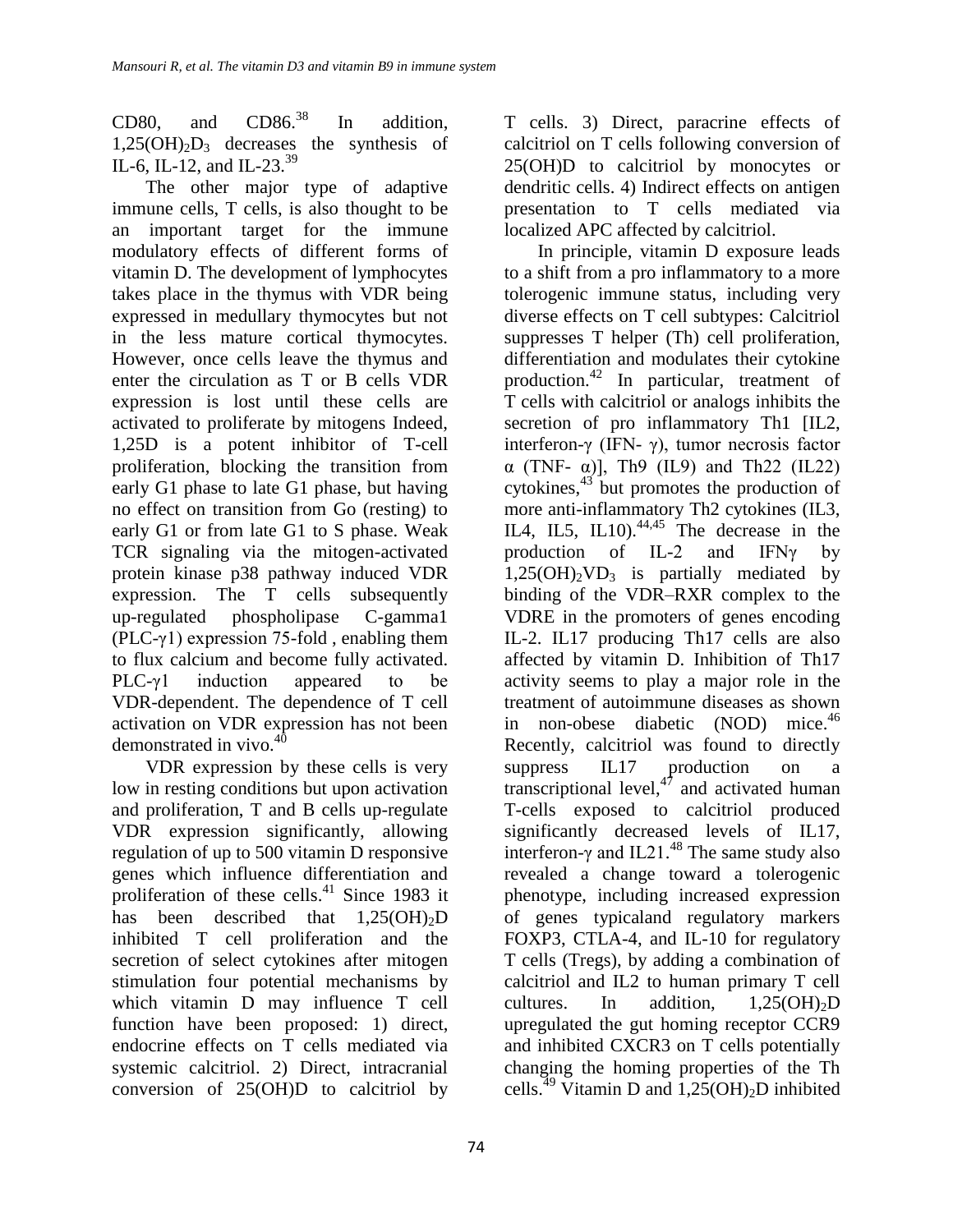Th1 and Th17 responses, induced T reg responses, and controlled proliferation and Th cell localization.<sup>39</sup>

INKT cells are also vitamin D targets .Development and function of iNKT cells depends on expression of the VDR and vitamin  $D^{50,51}$ In vitro,  $1,25(OH)_{2}D$ inhibited iNKT cell derived IL-17 and induced IL-4 and IL-5. The requirement for the VDR in the development of iNKT cells was traced to regulation of the survival of maturing iNKT cells in the thymus. Vitamin D also controls iNKT cell expansion during development. 51

Vitamin D has also been proposed as a regulator of Th2 mediated disease such as allergy and asthma. In vitro,  $1,25(OH)_{2}D$ treatment of T cells has been shown to increase IL-4 secretion by human and mouse Th cells.<sup>41,52</sup> IL-13 has been shown to be induced or decreased by  $1,25(OH)_{2}D$ treatment of human T cells.<sup>53</sup> 25hydroxyvitamin  $D_3$  (25(OH) $D_3$ ) is the inactive precursor of  $1,25(OH)_{2}D_{3}$  and is considered the best parameter for evaluation of the vitamin D status of a subject. The normal range of serum  $25(OHD_3)$ concentrations is  $25-170$  Nm.<sup>54</sup> The serum concentration of the active  $1,25(OH)<sub>2</sub>D<sub>3</sub>$  is approximately 1000-fold lower (60–110 pM) and far below the effective concentration of 1,25 (OH) $_2D_3$  found in in vitro studies. Thus, in most in vitro studies more than a 100-fold higher concentration of  $1,25$  (OH)<sub>2</sub>D<sub>3</sub> than found in serum is often required to obtain an effect.<sup>55</sup> It has therefore been suggested that the level of circulating  $1,25(OH)_{2}D_{3}$  is too low to affect immune responses in vivo, and that sufficient levels are obtained by local conversion of 25(OH) $D_3$  to 1,25 (OH) $_2D_3$ .<sup>10</sup> In accordance, it has been shown that activated antigen presenting cells (APC) express the  $25(OH)$  D-1 $\alpha$  hydroxylase CYP27B1 that converts  $25(OH)D_3$  to  $1,25(OH)<sub>2</sub>D<sub>3</sub>$ , and that APC can produce

 $1,25(OH)_{2}D_{3}$  from  $25(OH)D_{3}$  in vitro and respond to this through the vitamin D receptor (VDR) in an autocrine fashion.<sup>23</sup> Elevated levels of  $1,25(OH)<sub>2</sub>D<sub>3</sub>$  in association with hypercalcemia have been observed in patients with sarcoidosis, tuberculosis, and other infections and inflammatory diseases in which the pathology is characterized by granuloma formation, supporting the hypothesis that activated macrophages can produce significant amounts of  $1,25(OH)_2D_3$  in vivo. <sup>56</sup> Like APC, activated T cells express the VDR and CYP27B1. <sup>7</sup> However, whether T cells can convert  $25(OH)D_3$  to  $1,25(OH)<sub>2</sub>D<sub>3</sub>$  in physiological relevant concentrations and respond to this in an autocrine fashion is a matter of debate. Most studies on the effect of vitamin D on T cells have not addressed this question as they investigated the direct effects of supra-physiological concentrations of  $1,25(OH)_{2}D_{3}$  and not how  $25(OH)D_{3}$  affects T cell responses. One study has shown that isolated T cells have the ability to convert  $25(OH)D_3$  to  $1,25(OH)$   $2D_3$  in concentrations that actually affect vitamin D responsive genes in an autocrine fashion. $40$ In agreement, scientists found that purified  $CD^{4+}$  T cells have the ability to produce substantial amounts of  $1,25(OH)_{2}D_{3}$  when activated in the presence of  $25(OH)D_3$ <sup>57</sup> In contrast, another recent study found that although activated T cells do express CYP27B1, the expression level is not sufficiently high to allow production of  $1,25(OH)_{2}D_{3}$  in concentrations that affect vitamin D responsive genes. The authors found that  $25(OH)D_3$  only affected T cell responses when APC were present, and suggested that APC locally secrete sufficient amounts of  $1,25(OH)_2D_3$  to directly influence the surrounding T cells in a paracrine fashion. Other important players influencing the bioavailable levels of vitamin D are the vitamin D-binding protein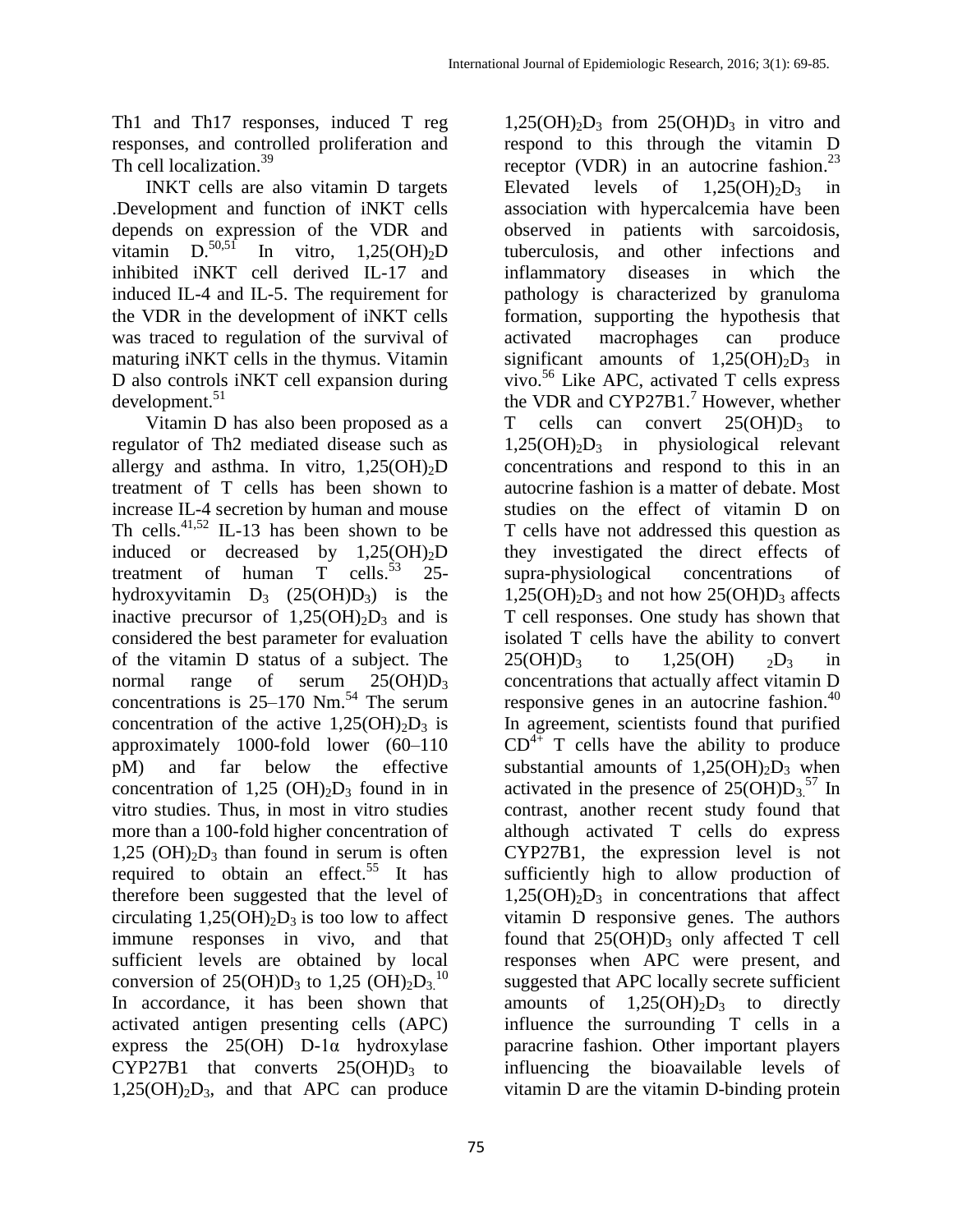(DBP) and albumin.  $25(OH)D_3$  and  $1,25(OH)_{2}D_{3}$  circulate bound to DBP  $(85-90%)$  and albumin  $(10-15%)$  with less than 1% in their free form. <sup>58</sup> Studies of DBP knock-out mice have shown that DBP acts as a vitamin D reservoir by protecting  $25(OH)D_3$  and  $1,25(OH)_2D_3$  from degradation and renal secretion.<sup>15</sup> However, DBP also sequesters  $25(OH)D_3$  and 1,25(OH)  $_2D_3$  and inhibits their action on monocytes, DC and keratinocytes in vitro.<sup>15</sup> How DBP affects T cell responses to  $25(OH)D_3$  still needs to be determined. The objectives of this study were to further elucidate whether T cells have the ability to convert  $25(OH)D_3$  to  $1,25(OH)_2D_3$  in proportions that affect a panel of vitamin D responsive genes in an autocrine fashion and to investigate how DBP regulates T cell responses to 25(OH)D3.

Like T-cells, active but not inactive B-cells express the VDR. Consequently, initial studies indicated that  $1,25(OH)_{2}D_{3}$ could directly regulate B-cell proliferation and immunoglobulin (Ig) production. <sup>59</sup> In B-cells, anti-proliferative effects of calcitriol such as inhibition of differentiation, proliferation, initiation of apoptosis and decreased immunoglobulin production were initially considered to be exclusively indirectly mediated by T helper (Th) cells. $\delta$ <sup>0</sup> expression of CYP27b1 was also detected in B-cells, indicating that B cells may be capable of autocrine/intracranial responses to vitamin D. More recent studies confirmed additional direct effects of calcitriol on B cell homoeostasis, including inhibition of memory- and plasma-cell generation, as well as promotion of apoptosis of immunoglobulin-producing B cells.<sup>61</sup> This control on B cell activation and proliferation may be clinically important in autoimmune diseases as B-cells producing auto reactive antibodies play a major role in the pathophysiology of autoimmunity.<sup>12</sup>

76

Autoimmune diseases are characterized by a loss of immune homeostasis resulting in corrupted self-antigen recognition followed by the destruction of body tissue by auto reactive immune cells. A combination of genetic predisposition, epidemiological risk factors,<sup>62</sup> and environmental contributors contributes to the development of autoimmune diseases. One important factor may be the availability of sufficient vitamin D levels as various epidemiological studies suggest associations between vitamin D deficiency and a higher incidence of autoimmune diseases, such as T1D, MS, systemic lupus erythematosus (SLE), rheumatoid arthritis (RA) and inflammatory bowel disease  $(BD)$ .<sup>63</sup>

In animal models for T1D, MS, SLE, IBD and autoimmune uveitis, administration of calcitriol either prevented or ameliorated autoimmunity. Studies with vitamin D deficient or VDR knock-out animals show increased inflammation and susceptibility to T1D and Crohn's disease, disturbed T cell homing and lack of host protection from bacterial invasion and infection. 64

Serum 25(OH)D is considered the most accurate marker for vitamin D status. 65 While the Endocrine Society advocates that levels below 20 ng/mL (50 nmol/L) should define deficiency, levels ranging from 20 to 29.9 ng/mL (52–72 nmol/L) should define insufficiency and levels above 30 ng/mL (75 nmol/L) should define sufficiency, the Institute of Medicine (IOM) considers levels of >20 ng/mL to be sufficient for the majority of the general population. <sup>49</sup> This latter classification is based largely on vitamin D's effects on bone and mineral homeostasis. The optimal 25(OH)D serum level regarding other aspects of human health is still under debate. <sup>66</sup> For immunemediated diseases, experts suggest that even higher serum 25(OH)D levels may be needed to lead to positive effects.<sup>67</sup>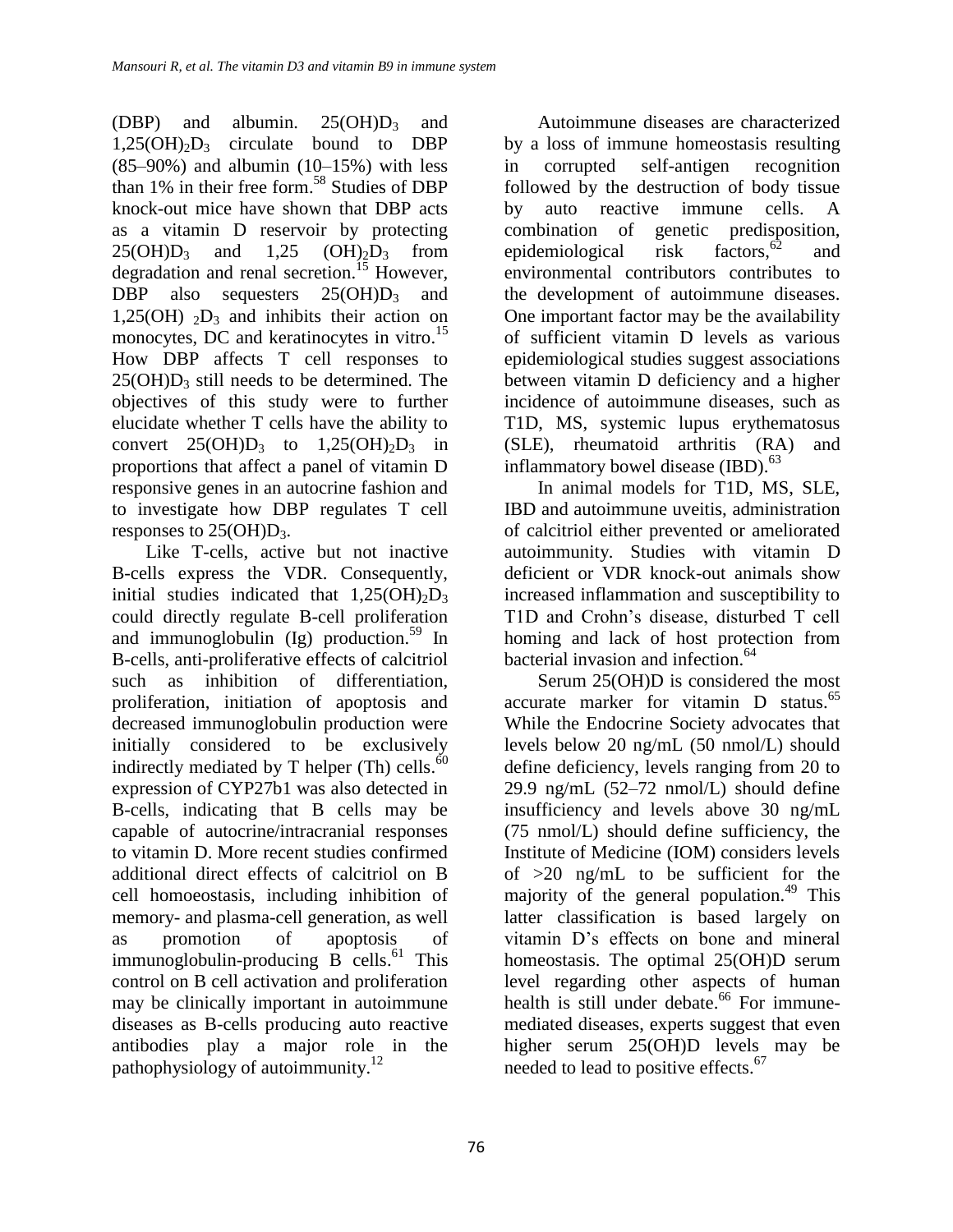of them have significant adverse effects. Calcipotriol is considered as a highly

Calcitriol is well known for its diverse pharmacological activities, including modulation of cell growth, neuromuscular and immune function and reduction of inflammation. Calcitriol and its analogs exert potent effects on cellular differentiation and proliferation regulate apoptosis and produce immune modulatory effects. 68

Vitamin D has several important roles in the skin. Many in vitro and in vivo studies demonstrate dose-dependent effects of vitamin D on cell proliferation and differentiation.<sup>11,69</sup> Although the mechanisms that mediate the anti-proliferative and pro-differentiating effects of vitamin D analogs on keratinocytes are not completely understood, it is well known that these effects are at least in part genomic and mediated by VDRs (1,25-dihydroxyvitamin D3). <sup>11</sup> Vitamin D can reduce the risk of skin infection through modulating the production of various antimicrobial peptides and the cytokine response.<sup>70</sup> It is possible that vitamin D could enhance T helper type 2 responses. Vitamin D deficiency is related to a high number of skin disorders, including skin cancer, autoimmune skin disorders, photo dermatoses, atopic dermatitis and psoriasis. Vitamin D and its analogs have already been successfully used in the therapy of atopic dermatitis, psoriasis, vitiligo, acne and rosacea. $71$  Most of the studies are devoted to treatment of psoriasis. The highly variable nature of psoriasis and its individual presentations in patients can make choosing the most appropriate treatment difficult. Currently available synthetic vitamin D analogs that have been found to be safe and effective in topical treatment of psoriasis include calcipotriol (or calcipotriene), max-acalcitol, tacalcitol and hexafluoro-1a, 25-dihydroxyvitamin  $D_3$ <sup>72</sup> According to the literature, the rate of treatment success with vitamin D and its analogs varies from 4% to  $53\%$ ,  $^{73}$  and many effective topical agent for the treatment of hyper proliferative skin diseases, such as psoriasis. Calcipotriol exerts only negligible systemic effects on calcium homeostasis. Thus, eliminating the risk of the main significant side effects of hypercalciuria, hypercalcemia and bone calcium mobilize. $^{75}$ The role of vitamin D and its analogs in cancer treatment and prevention was

investigated in different research tracks including clinical and epidemiological studies. According to extensive epidemiological research reports, <sup>64</sup> it was found that there is a clear association between various factors responsible for vitamin D levels in the body (e.g. geography and latitude, history of sun exposure, lifestyle) and increased morbidity from cancer. It was also found that vitamin D and its analogs inhibit proliferation of cancer cells derived from multiple tissues. <sup>76</sup> Further studies are required to clarify the molecular mechanisms of the anticancer activity of vitamin D and its various analogs. From the current literature on the subject, it appears that the compound is not suitable for use in cancer as a single or primary anticancer agent but as an adjuvant in combination chemotherapy, where it can aid the actions of other cytotoxic agents, particularly those of the alkylating agents (which are not cell cycle specific). The anticancer vitamin D analogs include new calcipotriol-derived compounds, diastereomeric and geometric analogs of calcipotriol, seocalcitiol, 20-hydroxyvitamin  $D_2$  analog, 5-butyloxazole unit analog and additional analogs containing a structurally modified side chain.<sup>77-79</sup> The dominant side effects of vitamin D, hypercalcemia and hypercalciuria, resulted in limiting the use of vitamin D in cancer treatment. $80$  To overcome this problem, more than 3000 vitamin D analogs have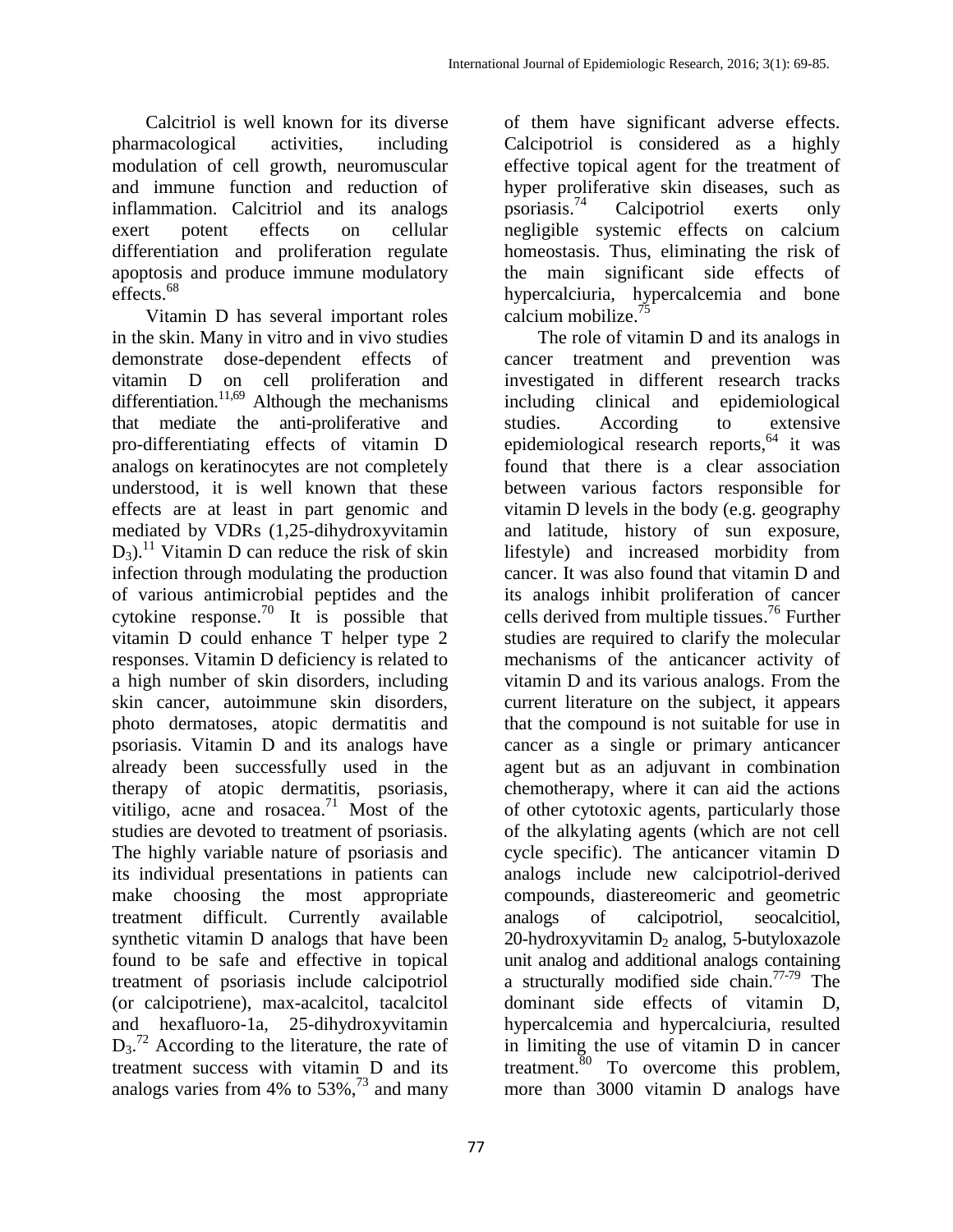been synthesized in recent years. <sup>81</sup> Some of these analogs have been found to be more effective and less toxic than vitamin D, justifying their development and introduction to the market. $82^{2}$  BGP-13 and BGP-15, calcipotriol derived vitamin  $D_3$ analogs, are good examples of moreeffective and less-toxic analogs than vitamin D.<sup>76</sup> BGP-15 is a calcipotriol-based analog where the 24-OH has been substituted by a chloride atom on the side chain of the calcipotriol molecule. BGP-13 and BGP-15 have been shown to induce apoptosis and inhibit prostate and breast cancer growth in vitro and in mice in vivo. <sup>77</sup> Antitumor effects of vitamin D and its analogs were also demonstrated in humans, when they were used either alone or in combination with other chemotherapy drugs Vitamin D activity is expressed also by causing tumor regression and inhibition of tumor growth, in addition to counteracting their mutagenic effect by inducing apoptotic cell death. Some evidence suggests that this vitamin could be used in high doses as a prophylactic agent for prevention of colorectal, prostate and breast cancer development. Only large-scale long-term research will reveal which vitamin D analogs, either alone or in combination with other drugs, could serve as effective therapeutic agents for cancer. 83

Type 1 diabetes is an autoimmune disease characterized by the immunemediated destruction of insulin-producing b cells from islets of Langerhans in the pancreas. As mentioned above, vitamin D plays a vital part in the normal functioning of the immune system and its deficiency could lead to impaired functioning of the immune system. It was shown that vitamin D mediates insulin secretion and glucose uptake, <sup>84</sup> and also regulates insulin receptor gene expression. Epidemiological studies have shown a direct correlation between the increase in the prevalence of the disease and

deficiency of vitamin D. The ability of a potent vitamin D analog: 2α-Methyl-19-nor-  $(20S)-1,25$ -dihydroxyvitamin D<sub>3</sub>  $(2AMD)$ , to prevent type 1 diabetes was determined in an Ins2/non-obese diabetic (NOD) model. 2AMD suppresses development of type 1 diabetes, preserves islet cells and has a significant impact on B cell survival and function.<sup>85</sup> A detailed mechanism of antidiabetic activity of vitamin D in type 2 diabetes is unclear Lifestyle factors leading to type 2 diabetes, including obesity, aging and lack of physical activity. It can also cause vitamin D deficiency. It is only known that vitamin D regulates direct and indirect action on insulin-producing cells in the pancreas. Vitamin D can directly influence the muscle and fat cells, and can improve insulin action through reducing insulin resistance as well as reducing inflammation which is commonly present in patients with type 2 diabetes. $86 \text{ A}$  small-scale post hoc analysis of a bone study revealed that daily calcium (500 mg) and vitamin D (700 IU) supplementation for three years prevented a further rise in fasting blood glucose in a subgroup with impaired fasting blood glucose (100–125 mg/dl) at a baseline. $87$ 

Multiple Sclerosis (MS) is a chronic and a common inflammatory disorder of the central nervous system (CNS) characterized with myelin loss, progressive neurological dysfunction, gliosis, and unstable degrees of axonal pathology that initiated by auto reactive T cells that recognize central nervous system antigens. <sup>88</sup> Various genetic and environmental risk factors appear to interact and contribute to MS. In genetics, several human leukocyte antigen alleles (more particularly HLA-DRB1\*1501) could favor the disease whereas others could be protective. Some of the genes involved in vitamin D metabolism (e.g. CYP27B1) also have a significant role in MS.<sup>89</sup> Based on epidemiological studies, three environmental risk factors were identified: 1) previous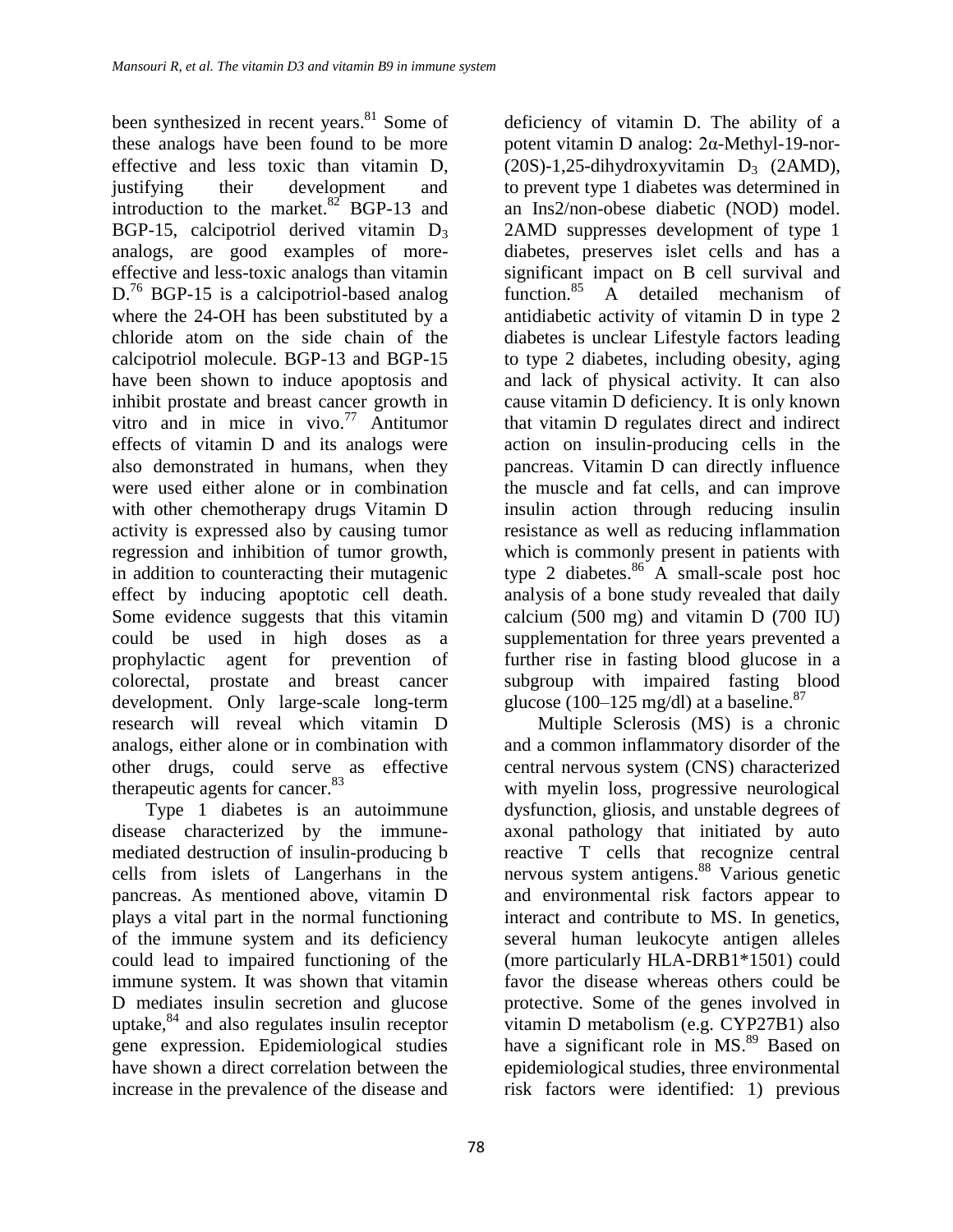Epstein-Barr virus infection 2) vitamin D insufficiency 3) and cigarette smoking. Some clinical findings strongly suggest that vitamin D status influences the relapse rate and radiological lesions in MS patients. It was suggested that changes in vitamin D serum concentrations are correlated with  $MS.<sup>90</sup>$  Although the results of adequately powered randomized clinical trials using vitamin D supplementation have not yet been reported, vitamin D is a promising candidate as modulator of disease activity in MS.

Vitamin B is recognized as a family comprising eight different members. All of B vitamins are water-soluble, and they are involved in various pathways of cell metabolism. Vitamin B is essential for the synthesis, replication, and repairing of nucleotides for DNA and RNA and is thus required for cell proliferation and survival. Vitamin B<sup>9</sup> deficiency also inhibits the activity of  $CD^{8+}$  T cells and reduces the proliferative responses of lymphocytes and natural killer cell activity; in turn ,this inhibition is associated with decreased resistance to infections. Consequently, vitamin B6 deficiency leads to various impairments of immunity, such as lymphoid atrophy and reduced numbers of lymphocytes (3); conversely, vitamin B6 supplementation bolsters these weakened immune responses. Like vitamin B6, vitamin B9 (also known as folate and folic acid) is essential for nucleic acid and protein synthesis,<sup>91</sup> and in adequate levels of vitamin B9 dramatically alter the immune response. Among the vitamins B, vitamin B6 is essential for metabolism of nucleic acids, amino acids, and lipids and thus influences cell growth Vitamin B9 is derived from both diet and commensal bacteria.<sup>92</sup> Additionally, the vitamin B9 receptor folate receptor 4 (FR4) is both a marker of Treg cells and is immunologically functional.<sup>93</sup>

Folate receptor 4, a vitamin B9 receptor, is highly expressed on the surfaces of Treg cells, implying a specific function of this vitamin in these cells. In particular, recent study revealed that vitamin B9 is crucial in the maintenance of Treg cells. In the absence of vitamin B9, naive Tcells can differentiate in to Treg cells, but differentiated Treg cells fail to survive owing to the decreased expression of anti-apoptotic molecules (Bcl-2).<sup>93,94</sup>

A recent study demonstrated an additional function of the vitamin B family in the control of immune responses via mucosa- associated invariant T (MAIT) cells. MAIT cells are unconventional T cells that express a semi-invariant  $\alpha\beta$  T cell receptor that is restricted by the MHC class I-related molecule MR1. These cells are mostly found in the intestine, liver, and lung.<sup>65</sup> Because MAIT cells can react rapidly to bacterial infections (e.g. *Escherichia coli, Klebsiella pneumoniae,*  and *Mycoplasma tuberculosis*), it was supposed that the antigen presented to MR1 was bacteria-derived molecules. However, a recent study clarified that, in fact, bacterially produced metabolites of vitamin B9 and vitamin B2 bound to MR1 are presented as antigen to MAIT cells. Furthermore, like vitamin B2 derivatives, the vitamin B9 metabolite, and 6-formyl pterin. (6-FP) bind to MR1 but, unlike vitamin B2 derivatives, fails to activate MAIT cells.<sup>96</sup> These findings suggest that, depending on their metabolism by commensal bacteria and presentation by MR1, members of the vitamin B family can act either as positive or negative regulatory ligands for MAIT cells.<sup>97</sup>

# **CONCLUSION**

Clinical evidence has long indicated that in adequate vitamin intake disrupts host immunity. Thus, they predispose humans to infectious and inflammatory diseases. Accumulating evidence has revealed the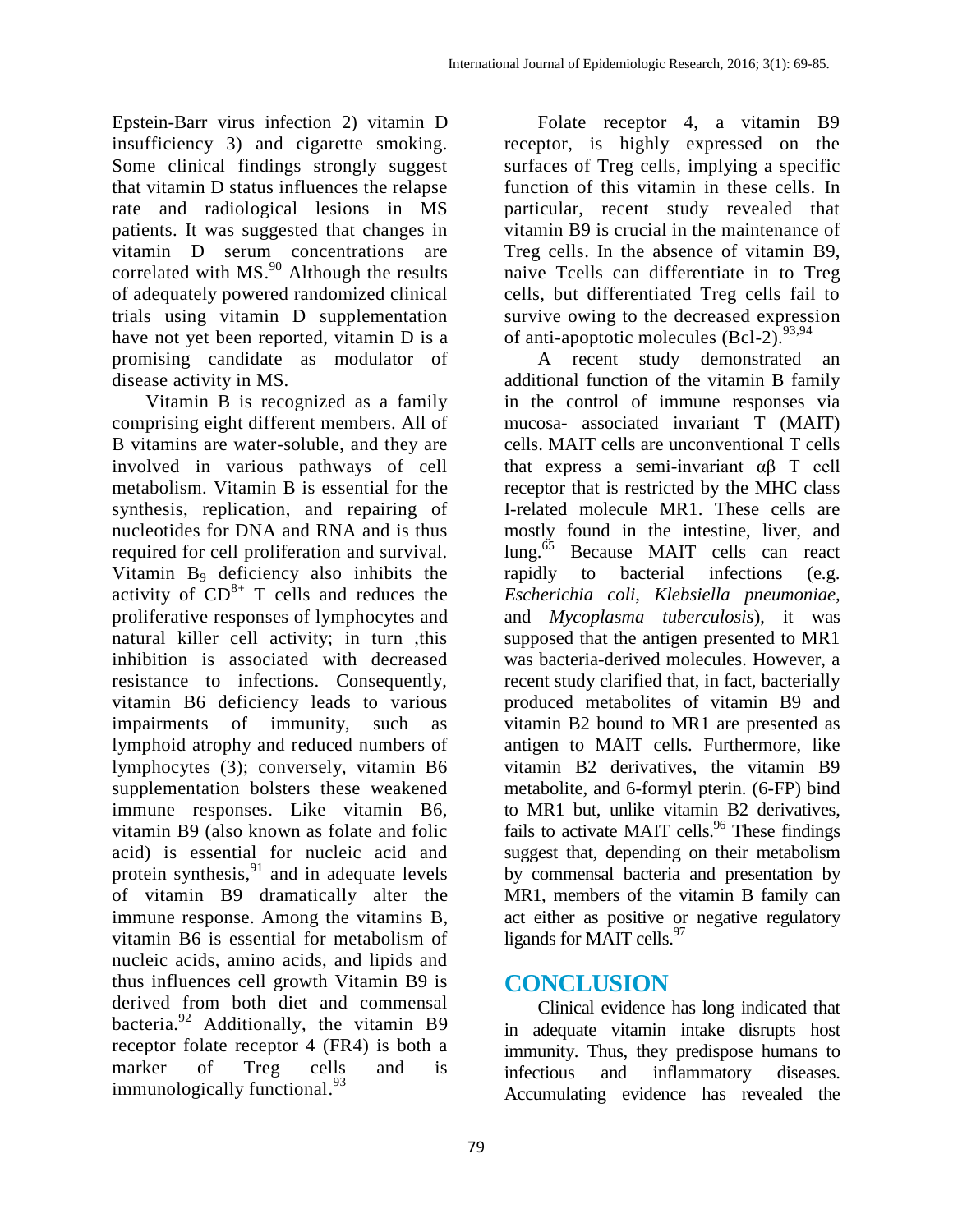molecular and cellular mechanisms underlying myriad functions of vitamins in innate and acquired immune responses. Growing interest exists in the physiologic role of vitamin D as an essential mediator in maintaining a healthy and functional immune system. The active form of vitamin D  $1,25(OH)_2D_3$  influences innate and adaptive immunity. It acts on APCs and T cells to promote peripheral tolerance via inhibition of inflammatory responses and induction of Tregs. Vitamin B9 is crucial for the maintenance of Treg cells. Intriguingly, vitamin B9 was required for the survival of differentiated Treg cells, but was not necessary for the differentiation of naive T cells into Treg cells. As the mechanism of FR4-mediated Treg-cell maintenance, scientists considered initially that the proliferative activity of Treg cells could require large amounts of vitamin B9 as a source of nucleotides for DNA and RNA. However, the amounts of intracellular vitamin B9 were identical between Treg and non-Treg cells, implying that FR4 specifically recognizes extracellular vitamin B9 for the maintenance of Treg cell survival, consistent with a report that FR4 expressed on Treg cells contributes to their immune function and survival. The complex functions of vitamins in the regulation of the immune system efforts likely will enable scientists to refine our understanding of the mechanisms underlying the immunologic roles of various vitamins and to advance the development of vitamindependent therapeutic agents for the control of infectious and immune diseases. These findings clarify the beneficial roles of vitamins in the maintenance of immunologic homeostasis and inform the design of vitamin analogs as pharmacologic agents for the generation and maintenance of a healthy immune condition.

#### **CONFLICT OF INTEREST**

The authors declare that they have no conflict of interests.

## **ACKNOWLEDGEMENT**

We are grateful to thank all people who kindly helped us in conducting this research.

### **REFERENCES**

1. Bhaskaram P. Micronutrient malnutrition, infection, and immunity: an overview. Nutr Rev. 2002; 60(5 Pt 2): S40-5.

2. Kim W, Lee H. Advances in nutritional research on regulatory T-cells. Nutrients. 2013; 5(11): 4305-15.

3. Kunisawa J, Kiyono H. Vitamin-mediated regulation of intestinal immunity. Front Immunol. 2013; 4: 189.

4. Chowdhury R, Kunutsor S, Vitezova A, Oliver-Williams C, Chowdhury S, Kieftede-Jong JC, et al. Vitamin D and risk of cause specific death: systematic review and meta-analysis of observational cohort and randomised intervention studies. BMJ. 2014; 348: g1903.

5. Bikle DD. Vitamin D metabolism, mechanism of action, and clinical applications. Chem Biol. 2014; 21(3): 319-29. 6. Feldman D, Krishnan AV, Swami S, Giovannucci E, Feldman BJ. The role of vitamin D in reducing cancer risk and progression. Nat Rev Cancer. 2014; 14(5): 342-57.

7. Kongsbak M, Levring TB, Geisler C, von Essen MR. The vitamin d receptor and T cell function. Front Immunol. 2013; 4: 148.

8. Aranow C. Vitamin D and the immune system. J Investig Med. 2011; 59(6): 881-6.

9. Norman AW. From vitamin D to hormone D: fundamentals of the vitamin D endocrine system essential for good health. Am J Clin Nutr. 2008; 88(2): 491S-9S.

10. Jeffery LE, Wood AM, Qureshi OS, Hou TZ, Gardner D, Briggs Z, et al. Availability of 25-hydroxyvitamin  $D_3$  to APCs controls the balance between regulatory and inflammatory T cell responses. J Immunol. 2012; 189(11): 5155-64.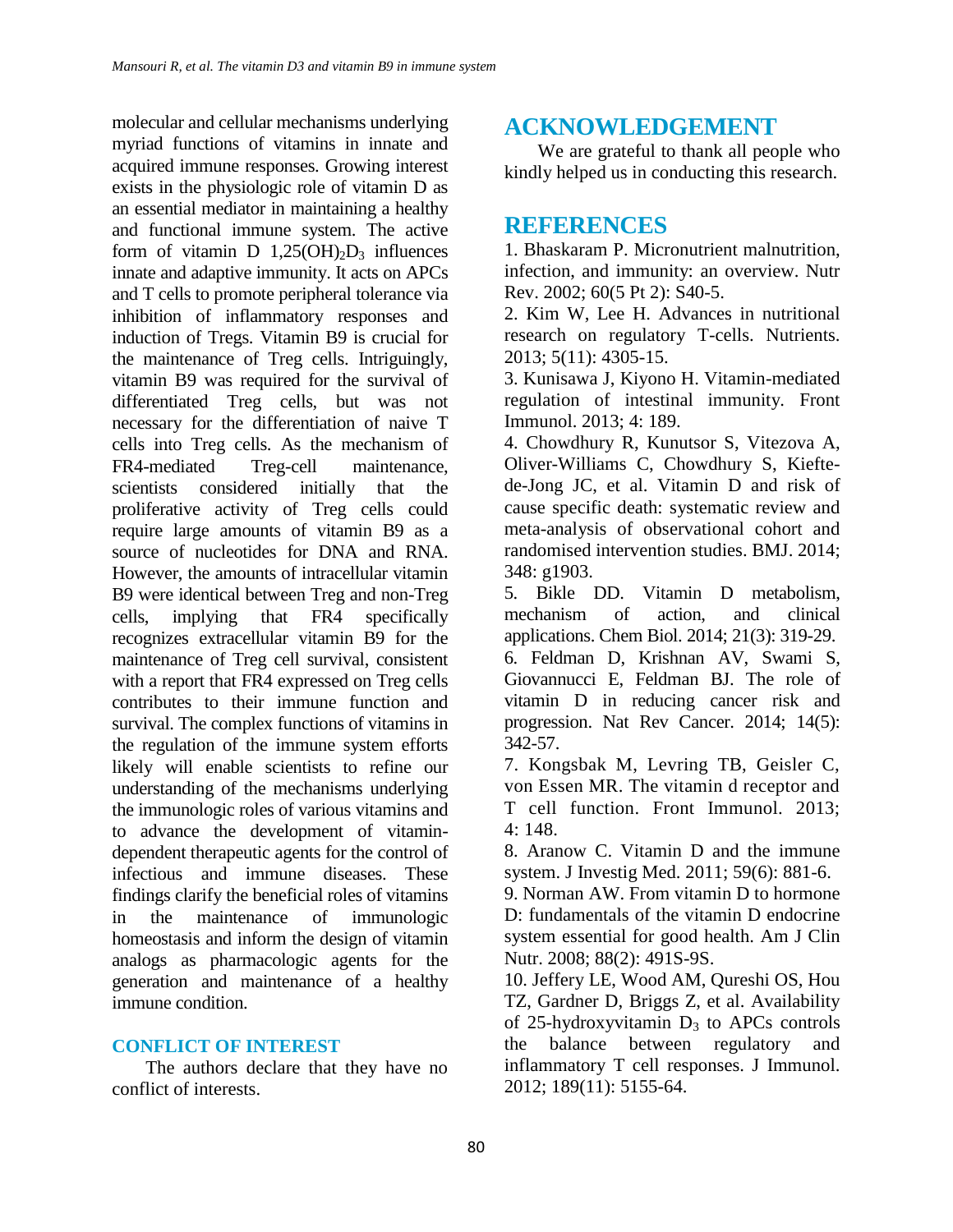11. Bikle DD. Vitamin D and the skin: Physiology and pathophysiology. Rev Endocr Metab Disord. 2012; 13(1): 3-19.

12. Di Rosa M, Malaguarnera M, Nicoletti F, Malaguarnera L. Vitamin  $D_3$ : a helpful immuno-modulator. Immunology. 2011; 134(2): 123-39.

13. Heaney RP. Vitamin D--baseline status and effective dose. N Engl J Med. 2012; 367(1): 77-8.

14. Baeke F, Takiishi T, Korf H, Gysemans C, Mathieu C. Vitamin D: modulator of the immune system. Curr Opin Pharmacol. 2010; 10(4): 482-96.

15. Chun RF, Lauridsen AL, Suon L, Zella LA, Pike JW, Modlin RL, et al. Vitamin Dbinding protein directs monocyte responses to 25-hydroxy- and 1,25-dihydroxyvitamin D. J Clin Endocrinol Metab. 2010; 95(7): 3368-76.

16. Haussler MR, Jurutka PW, Mizwicki M, Norman AW. Vitamin D receptor (VDR) mediated actions of 1alpha,  $25(OH)$ <sub>2</sub> vitamin D<sub>3</sub>: genomic and non-genomic mechanisms. Best Pract Res Clin Endocrinol Metab. 2011; 25(4): 543-59.

17. Rochel N, Wurtz JM, Mitschler A, Klaholz B, Moras D. The crystal structure of the nuclear receptor for vitamin D bound to its natural ligand. Mol Cell. 2000; 5(1): 173-9.

18. Meyer MB, Goetsch PD, Pike JW. Genome-wide analysis of the VDR/RXR cistrome in osteoblast cells provides new mechanistic insight into the actions of the vitamin D hormone. J Steroid Biochem Mol Biol. 2010; 121(1-2): 136-41.

19. Meyer MB, Goetsch PD, Pike JW. VDR/RXR and TCF4/beta-catenin cistromes in colonic cells of colorectal tumor origin: impact on c-FOS and c-MYC gene expression. Mol Endocrinol. 2012; 26(1): 37-51.

20. Koeffler HP, Amatruda T, Ikekawa N, Kobayashi Y, DeLuca HF. Induction of macrophage differentiation of human normal

and leukemic myeloid stem cells by 1,25  $dihydroxyvitamin$   $D_3$  and its fluorinated analogues. Cancer Res. 1984; 44(12 Pt 1): 5624-8.

21. Hewison M, Freeman L, Hughes SV, Evans KN, Bland R, Eliopoulos AG, et al. Differential regulation of vitamin D receptor and its ligand in human monocyte-derived dendritic cells. J Immunol. 2003; 170(11): 5382-90.

22. Kreutz M, Andreesen R, Krause SW, Szabo A, Ritz E, Reichel H. 1,25  $d$ ihydroxyvitamin  $D_3$  production and vitamin  $D_3$  receptor expression are developmentally regulated during differentiation of human monocytes into macrophages. Blood. 1993; 82(4): 1300-7.

23. Liu PT, Stenger S, Li H, Wenzel L, Tan BH, Krutzik SR, et al. Toll-like receptor triggering of a vitamin D-mediated human antimicrobial response. Science. 2006; 311(5768): 1770-3.

24. Wang TT, Nestel FP, Bourdeau V, Nagai Y, Wang Q, Liao J, et al. Cutting edge: 1,25-dihydroxyvitamin  $D_3$  is a direct inducer of antimicrobial peptide gene expression. J Immunol. 2004; 173(5): 2909-12.

25. Gombart AF, Borregaard N, Koeffler HP. Human cathelicidin antimicrobial peptide (CAMP) gene is a direct target of the vitamin D receptor and is strongly up-regulated in myeloid cells by 1,25-dihydroxyvitamin D3. FASEB J. 2005; 19(9): 1067-77.

26. Stoffels K, Overbergh L, Giulietti A, Verlinden L, Bouillon R, Mathieu C. Immune regulation of 25-hydroxyvitamin- $D_3$ -1alpha-hydroxylase in human monocytes. J Bone Miner Res. 2006;  $21(1): 37-47.$ 

27. Krutzik SR, Hewison M, Liu PT, Robles JA, Stenger S, Adams JS, et al. IL-15 links TLR2/1-induced macrophage differentiation to the vitamin D-dependent antimicrobial pathway. J Immunol. 2008; 181(10): 7115-20.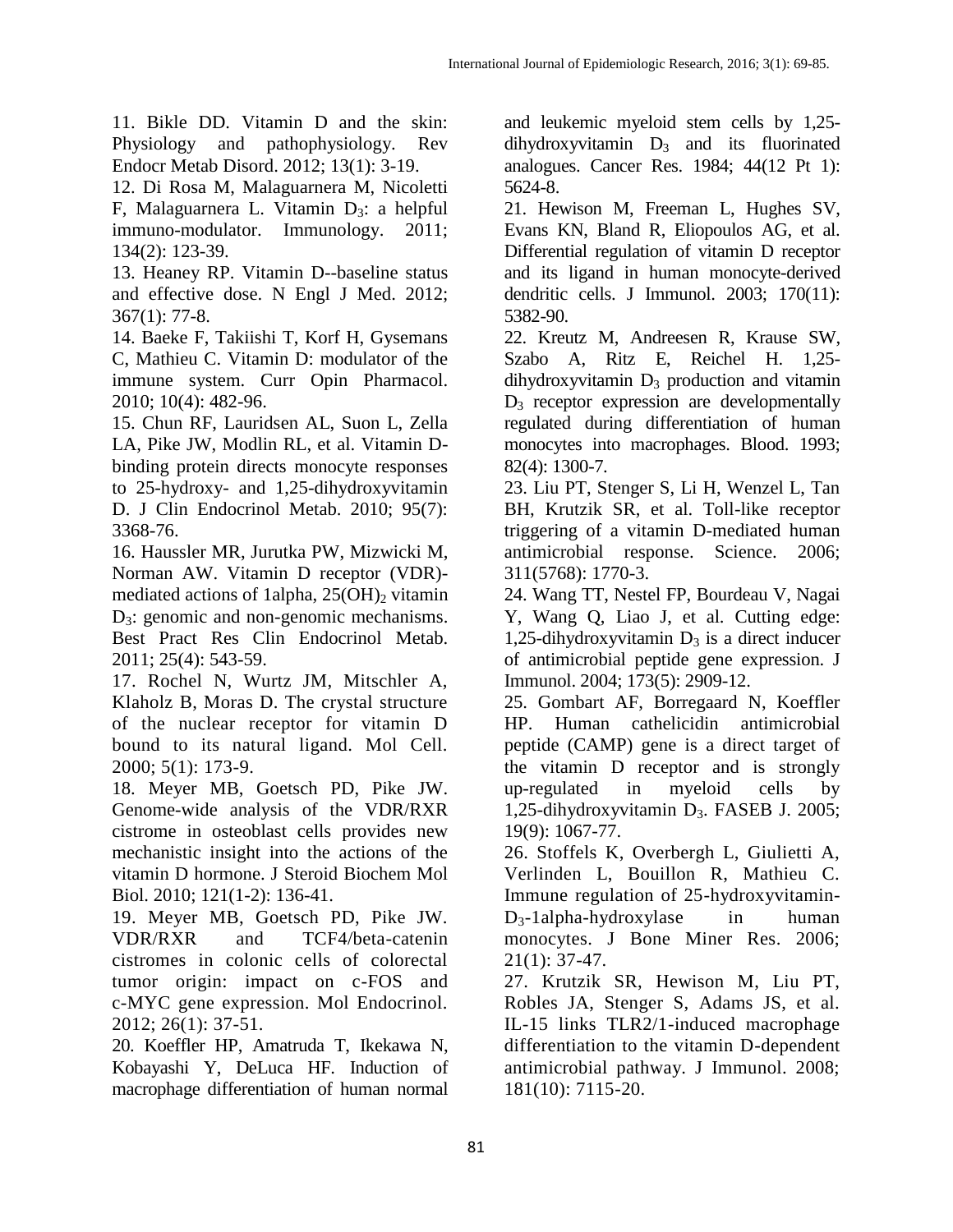28. Peric M, Koglin S, Kim SM, Morizane S, Besch R, Prinz JC, et al. IL-17A enhances vitamin  $D_3$ -induced expression of cathelicidin antimicrobial peptide in human keratinocytes. J Immunol. 2008; 181(12): 8504-12.

29. Yim S, Dhawan P, Ragunath C, Christakos S, Diamond G. Induction of cathelicidin in normal and CF bronchial epithelial cells by 1,25-dihydroxyvitamin D(3). J Cyst Fibros. 2007; 6(6): 403-10.

30. Schauber J, Dorschner RA, Yamasaki K, Brouha B, Gallo RL. Control of the innate epithelial antimicrobial response is cell-type specific and dependent on relevant microenvironmental stimuli. Immunology. 2006; 118(4): 509-19.

31. Schauber J, Dorschner RA, Coda AB, Buchau AS, Liu PT, Kiken D, et al. Injury enhances TLR2 function and antimicrobial peptide expression through a vitamin Ddependent mechanism. J Clin Invest. 2007; 117(3): 803-11.

32. Hewison M. Vitamin D and the immune system: new perspectives on an old theme. Endocrinol Metab Clin North Am. 2010; 39(2): 365-79.

33. Dam TN, Moller B, Hindkjaer J, Kragballe K. The vitamin  $D_3$  analog calcipotriol suppresses the number and antigen-presenting function of Langerhans cells in normal human skin. J Investig Dermatol Symp Proc. 1996; 1(1): 72-7.

34. Ferreira GB, Vanherwegen AS, Eelen G, Gutierrez AC, Van Lommel L, Marchal K, et al. Vitamin  $D_3$  Induces Tolerance in Human Dendritic Cells by Activation of Intracellular Metabolic Pathways. Cell Rep. 2015; 10(5): 711-25.

35. Sommer A, Fabri M. Vitamin D regulates cytokine patterns secreted by dendritic cells to promote differentiation of IL-22-producing T cells. PLoS One. 2015; 10(6): e0130395.

36. Barragan M, Good M, Kolls JK. Regulation of Dendritic Cell Function by Vitamin D. Nutrients. 2015; 7(9): 8127-51.

37. Urry Z, Chambers ES, Xystrakis E, Dimeloe S, Richards DF, Gabrysova L, et al. The role of 1 alpha, 25-dihydroxyvitamin  $D_3$ and cytokines in the promotion of distinct Foxp<sup>3+</sup> and  $IL^{10+}CD^{4+}T$  cells. Eur J Immunol. 2012; 42(10): 2697-708.

38. Fritsche J, Mondal K, Ehrnsperger A, Andreesen R, Kreutz M. Regulation of  $25$ -hydroxyvitamin  $D_3$ -1 $\alpha$ -hydroxylase and production of  $1\alpha$ , 25-dihydroxyvitamin D<sub>3</sub> by human dendritic cells. Blood. 2003; 102(9): 3314-6.

39. Chang JH, Cha HR, Lee DS, Seo KY, Kweon MN. 1,25-Dihydroxyvitamin  $D_3$ inhibits the differentiation and migration of T(H)17 cells to protect against experimental autoimmune encephalomyelitis. PloS one. 2010; 5(9): e12925.

40. Hayes CE, Hubler SL, Moore JR, Barta LE, Praska CE, Nashold FE. Vitamin D Actions on  $CD^{4+}$  T Cells in Autoimmune Disease. Front Immunol. 2015; 6: 100.

41. Mahon BD, Wittke A, Weaver V, Cantorna MT. The targets of vitamin D depend on the differentiation and activation status of CD4 positive T cells. J Cell Biochem. 2003; 89(5): 922-32.

42. Lemire JM, Adams JS, Kermani-Arab V, Bakke AC, Sakai R, Jordan SC. 1,25- Dihydroxyvitamin  $D_3$  suppresses human T helper/inducer lymphocyte activity in vitro. J Immunol. 1985; 134(5): 3032-5.

43. Cantorna MT. Mechanisms underlying the effect of vitamin D on the immune system. Proc Nutr Soc. 2010; 69(3): 286-9.

44. Boonstra A, Barrat FJ, Crain C, Heath VL, Savelkoul HF, O'Garra A. 1alpha, 25-Dihydroxyvitamin  $D_3$  has a direct effect on naive  $CD^{4+}$  T cells to enhance the development of Th2 cells. J Immunol. 2001; 167(9): 4974-80.

45. Mowry EM, Krupp LB, Milazzo M, Chabas D, Strober JB, Belman AL, et al. Vitamin D status is associated with relapse rate in pediatric-onset multiple sclerosis. Ann Neurol. 2010; 67(5): 618-24.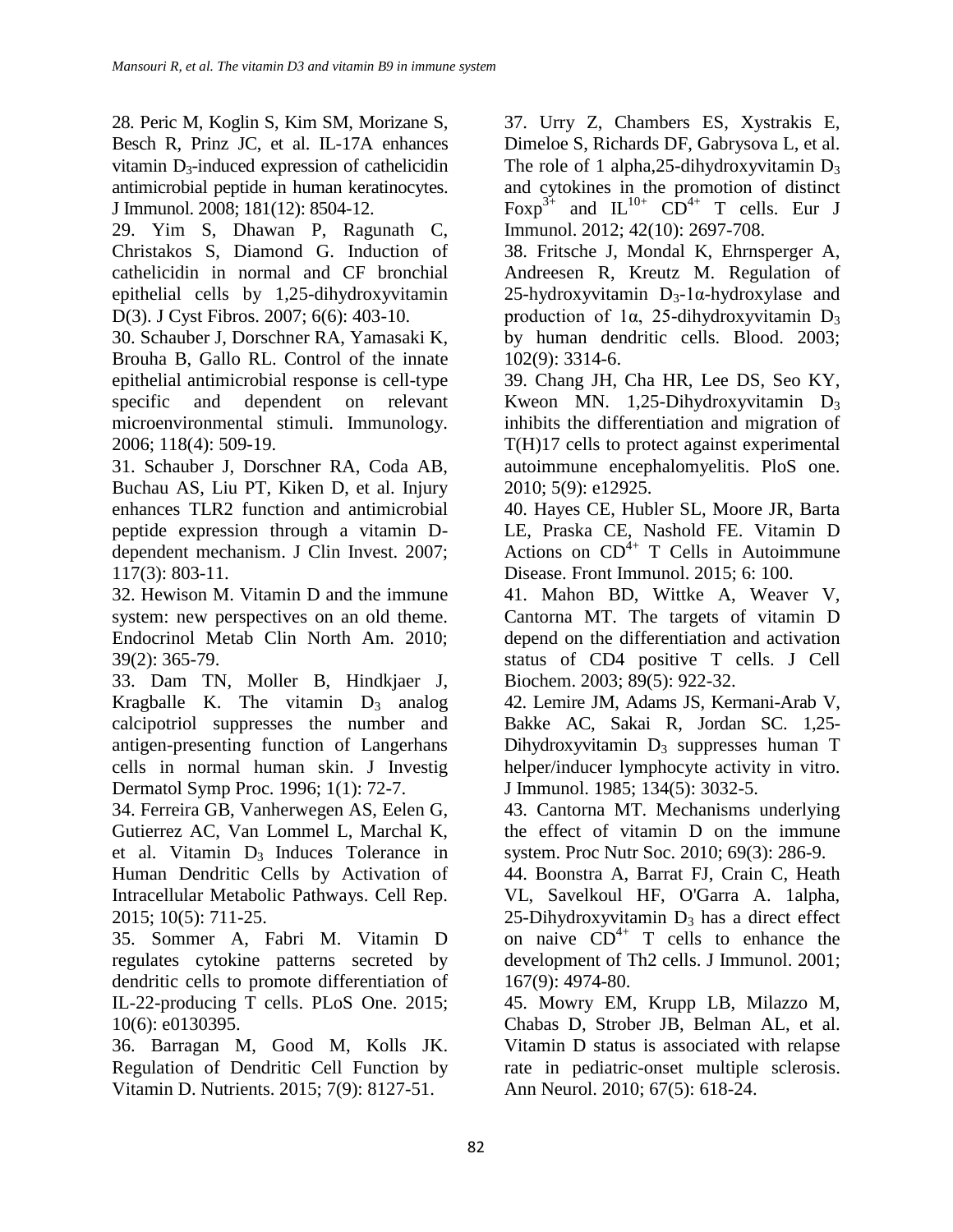46. Adorini L, Penna G, Fibbi B, Maggi M. Vitamin D receptor agonists target static, dynamic, and inflammatory components of benign prostatic hyperplasia. Ann N Y Acad Sci. 2010; 1193: 146-52.

47. Joshi S, Pantalena LC, Liu XK, Gaffen SL, Liu H, Rohowsky-Kochan C, et al. 1,25 dihydroxyvitamin  $D_3$  ameliorates Th17 autoimmunity via transcriptional modulation of interleukin-17A. Mol Cell Biol. 2011; 31(17): 3653-69.

48. Jeffery LE, Burke F, Mura M, Zheng Y, Qureshi OS, Hewison M, et al. 1,25- Dihydroxyvitamin  $D_3$  and IL-2 combine to inhibit T cell production of inflammatory cytokines and promote development of regulatory T cells expressing CTLA-4 and FoxP3. J Immunol. 2009; 183(9): 5458-67. 49. Ross AC, Manson JE, Abrams SA, Aloia JF, Brannon PM, Clinton SK, et al. The 2011 report on dietary reference intakes for calcium and vitamin D from the Institute of Medicine: what clinicians need to know. J Clin Endocrinol Metab. 2011; 96(1): 53-8.

50. Yu S, Bruce D, Froicu M, Weaver V, Cantorna MT. Failure of T cell homing, reduced CD4/CD8alphaalpha intraepithelial lymphocytes, and inflammation in the gut of vitamin D receptor KO mice. Proc Natl Acad Sci. USA. 2008; 105(52): 20834-9.

51. Yu S, Cantorna MT. Epigenetic reduction in invariant NKT cells following in utero vitamin D deficiency in mice. J Immunol. 2011; 186(3): 1384-90.

52. Colin EM, Asmawidjaja PS, van Hamburg JP, Mus AM, van Driel M, Hazes JM, et al.  $1,25$ -dihydroxyvitamin  $D_3$ modulates Th17 polarization and interleukin-22 expression by memory T cells from patients with early rheumatoid arthritis. Arthritis Rheum. 2010; 62(1): 132-42.

53. Keating P, Munim A, Hartmann JX. Effect of vitamin D on T-helper type 9 polarized human memory cells in chronic persistent asthma. Annals of allergy, asthma

and immunology : official publication of the American College of Allergy, Ann Allergy Asthma Immunol. 2014; 112(2): 154-62.

54. Henry HL. Regulation of vitamin D metabolism. Best Pract Res Clin Endocrinol Metab. 2011; 25(4): 531-41.

55. Joseph RW, Bayraktar UD, Kim TK, St John LS, Popat U, Khalili J, et al. Vitamin D receptor upregulation in alloreactive human T cells. Hum Immunol. 2012; 73(7): 693-8.

56. Sigmundsdottir H, Pan J, Debes GF, Alt C, Habtezion A, Soler D, et al. DCs metabolize sunlight-induced vitamin  $D_3$  to 'program' T cell attraction to the epidermal chemokine CCL27. Nat Immunol. 2007; 8(3): 285-93.

57. Kongsbak M, von Essen MR, Boding L, Levring TB, Schjerling P, Lauritsen JP, et al. Vitamin D up-regulates the vitamin D receptor by protecting it from proteasomal degradation in human CD4+ T cells. PloS one. 2014; 9(5): e96695.

58. Bikle DD, Siiteri PK, Ryzen E, Haddad JG. Serum protein binding of 1,25 dihydroxyvitamin D: a reevaluation by direct measurement of free metabolite levels. J Clin Endocrinol Metab. 1985; 61(5): 969-75.

59. Provvedini DM, Tsoukas CD, Deftos LJ, Manolagas SC. 1 alpha, 25-Dihydroxyvitamin D3-binding macromolecules in human B lymphocytes: effects on immunoglobulin production. J Immunol. 1986; 136(8): 2734-40.

60. Chen S, Sims GP, Chen XX, Gu YY, Chen S, Lipsky PE. Modulatory effects of 1,25-dihydroxyvitamin  $D_3$  on human B cell differentiation. J Immunol. 2007; 179(3): 1634-47.

61. Heine G, Niesner U, Chang HD, Steinmeyer A, Zugel U, Zuberbier T, et al. 1,25-dihydroxyvitamin D(3) promotes IL-10 production in human B cells. Eur J Immunol. 2008; 38(8): 2210-8.

62. Moroni L, Bianchi I, Lleo A. Geoepidemiology, gender and autoimmune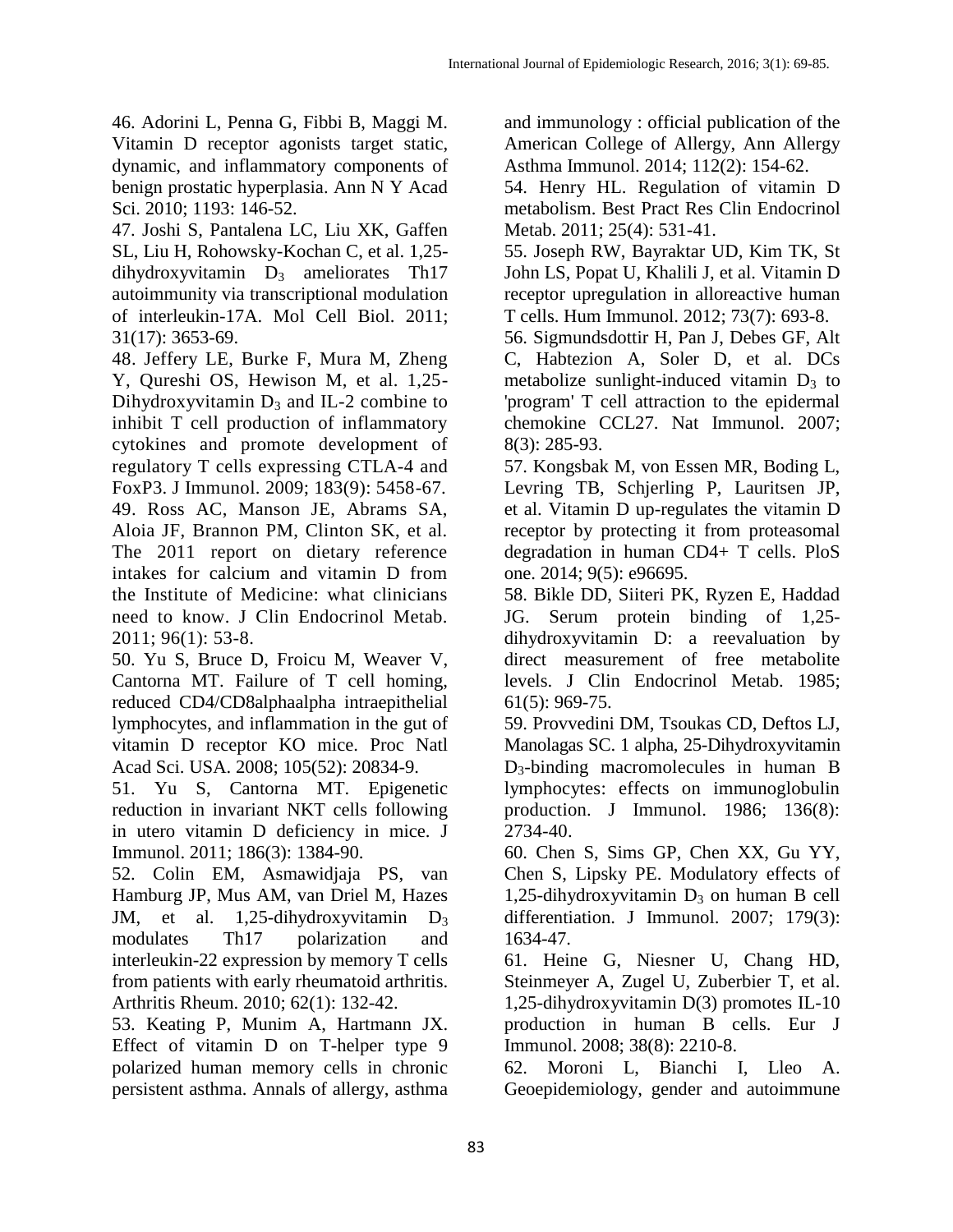disease. Autoimmun Rev. 2012; 11(6-7): A386-92.

63. Cantorna MT, Zhu Y, Froicu M, Wittke A. Vitamin D status, 1,25-dihydroxyvitamin D3, and the immune system. Am J Clin Nutr. 2004; 80(6): 1717S-20S.

64. Shao T, Klein P, Grossbard ML. Vitamin D and breast cancer. *Oncologist*. 2012; 17(1): 36-45.

65. Holick MF. Vitamin D deficiency. N Engl J Med. 2007; 357(3): 266-81.

66. Del Valle HB, Yaktine AL, Taylor CL, Ross AC. Dietary reference intakes for calcium and vitamin D: National Academies Press; 2011.

67. Viswanath D. Dietary Reference Intakes for Calcium and Vitamin D. J Sci Innov Res. 2013; 2(3): 710-5.

68. Sintov AC, Yarmolinsky L, Dahan A, Ben-Shabat S. Pharmacological effects of vitamin D and its analogs: recent developments. Drug Discov Today. 2014; 19(11): 1769-74.

69. Luderer HF, Demay MB. The vitamin D receptor, the skin and stem cells. J Steroid Biochem Mol Biol. 2010; 121(1-2): 314-6.

70. Youssef DA, Miller CW, El-Abbassi AM, Cutchins DC, Cutchins C, Grant WB, et al. Antimicrobial implications of vitamin D. Dermatoendocrinol. 2011; 3(4): 220-9.

71. Wulf HC. The relation between skin disorders and vitamin D. Br J Dermatol. 2012; 166(3): 471-2.

72. Ben-Shabat S, Benisty R, Wormser U, Sintov AC. Vitamin  $D_3$ -based conjugates for topical treatment of psoriasis: synthesis, antiproliferative activity, and cutaneous penetration studies. Pharm Res. 2005;  $22(1): 50-7.$ 

73. Devaux S, Castela A, Archier E, Gallini A, Joly P, Misery L, et al. Adherence to topical treatment in psoriasis: a systematic literature review. J Eur Acad Dermatol Venereol. 2012; 26 Suppl 3: 61-7.

74. McCormack PL. Spotlight on calcipotriene/betamethasone dipropionate in psoriasis vulgaris of the trunk, limbs, and scalp. Am J Clin Dermatol. 2011; 12(6): 421-4.

75. Oquendo M, Abramovits W, Morrell P. Topical vitamin D analogs available to treat psoriasis. Skinmed. 2012; 10(6): 356-60.

76. Berkovich L, Ben-Shabat S, Sintov AC. Induction of apoptosis and inhibition of prostate and breast cancer growth by BGP-15, a new calcipotriene-derived vitamin  $D_3$  analog. Anticancer Drugs. 2010; 21(6): 609-18.

77. Berkovich L, Sintov AC, Ben-Shabat S. Inhibition of cancer growth and induction of apoptosis by BGP-13 and BGP-15, new calcipotriene-derived vitamin  $D_3$  analogs, in-vitro and in-vivo studies. Invest New Drugs. 2013; 31(2): 247-55.

78. Milczarek M, Chodynski M, Filip-Psurska B, Martowicz A, Krupa M, Krajewski K, et al. Synthesis and Biological Activity of Diastereomeric and Geometric Analogs of Calcipotriol, PRI-2202 and PRI-2205, Against Human HL-60 Leukemia and MCF-7 Breast Cancer Cells. Cancers. 2013; 5(4): 1355-78.

79. Slominski AT, Kim TK, Janjetovic Z, Tuckey RC, Bieniek R, Yue J, et al. 20- Hydroxyvitamin D2 is a noncalcemic analog of vitamin D with potent antiproliferative and prodifferentiation activities in normal and malignant cells. Am J Physiol Cell Physiol. 2011; 300(3): C526-41.

80. Milczarek M, Rosinska S, Psurski M, Maciejewska M, Kutner A, Wietrzyk J. Combined colonic cancer treatment with vitamin D analogs and irinotecan or oxaliplatin. Anticancer Res. 2013; 33(2): 433-44.

81. Eduardo-Canosa S, Fraga R, Sigueiro R, Marco M, Rochel N, Moras D, et al. Design and synthesis of active vitamin D analogs. J Steroid Biochem Mol Biol. 2010; 121(1-2): 7-12.

82. Cheung FS, Lovicu FJ, Reichardt JK. Current progress in using vitamin D and its